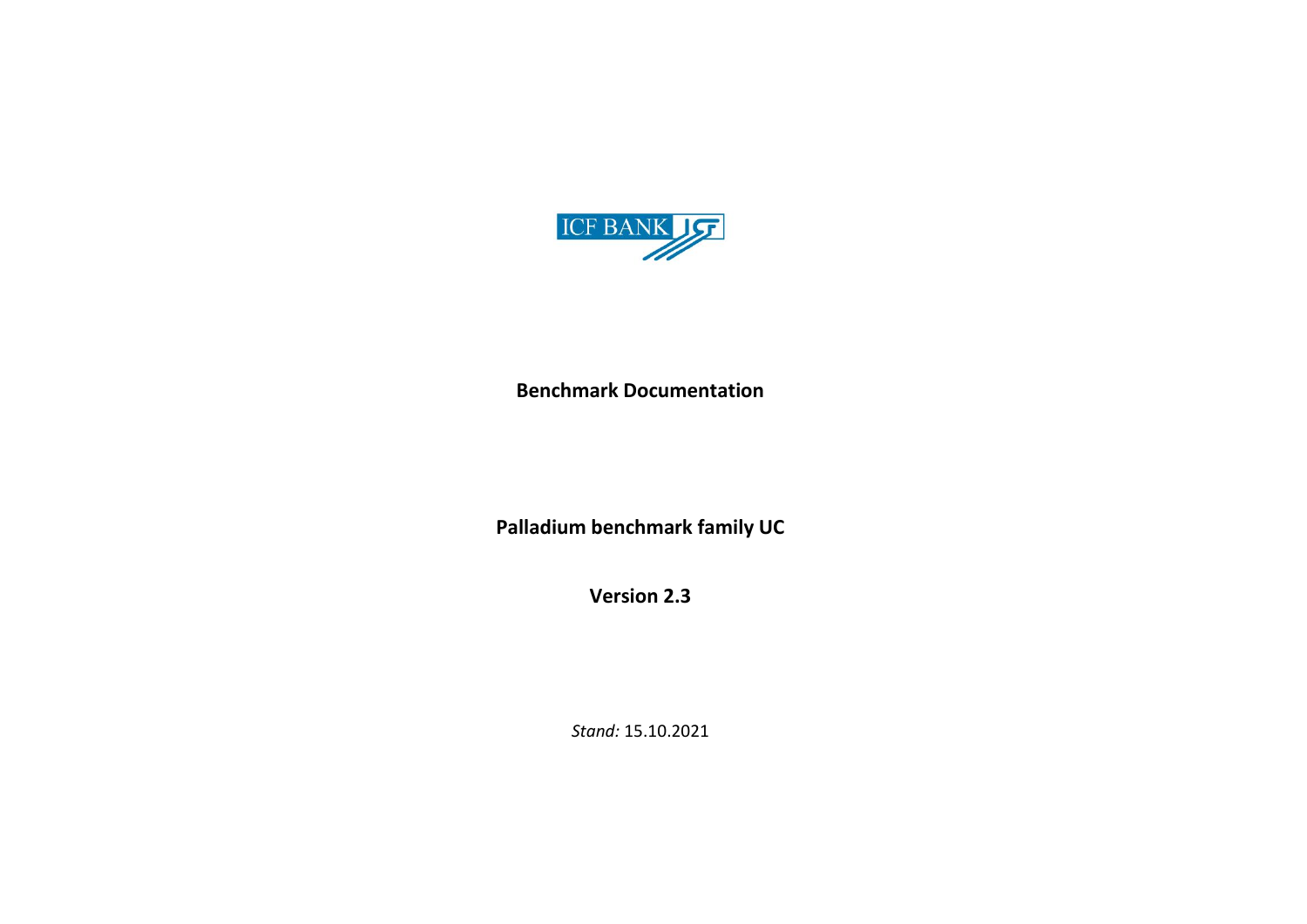# Content

| В.   |       |  |
|------|-------|--|
| Ι.   |       |  |
| П.   |       |  |
| III. |       |  |
| IV.  |       |  |
| V.   |       |  |
| C.   |       |  |
| Ι.   |       |  |
| 11.  |       |  |
| III. |       |  |
| IV.  |       |  |
| V.   |       |  |
| VI.  |       |  |
|      | VII.  |  |
|      | VIII. |  |
| D.   |       |  |
|      |       |  |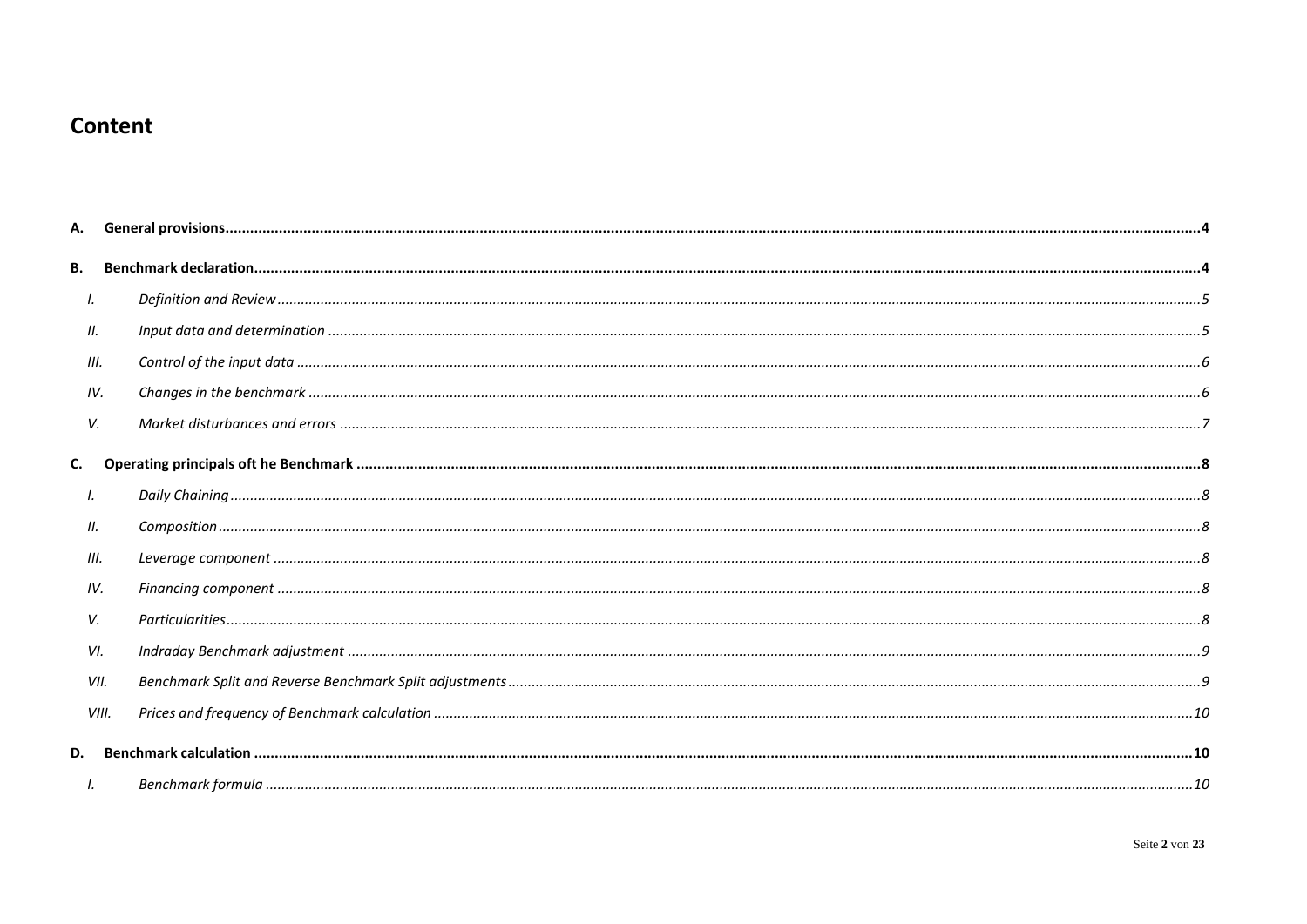| Ш.   |  |
|------|--|
| III. |  |
| IV.  |  |
| V.   |  |
| VI.  |  |
|      |  |
|      |  |
| Ι.   |  |
| Ш.   |  |
| III. |  |
| IV.  |  |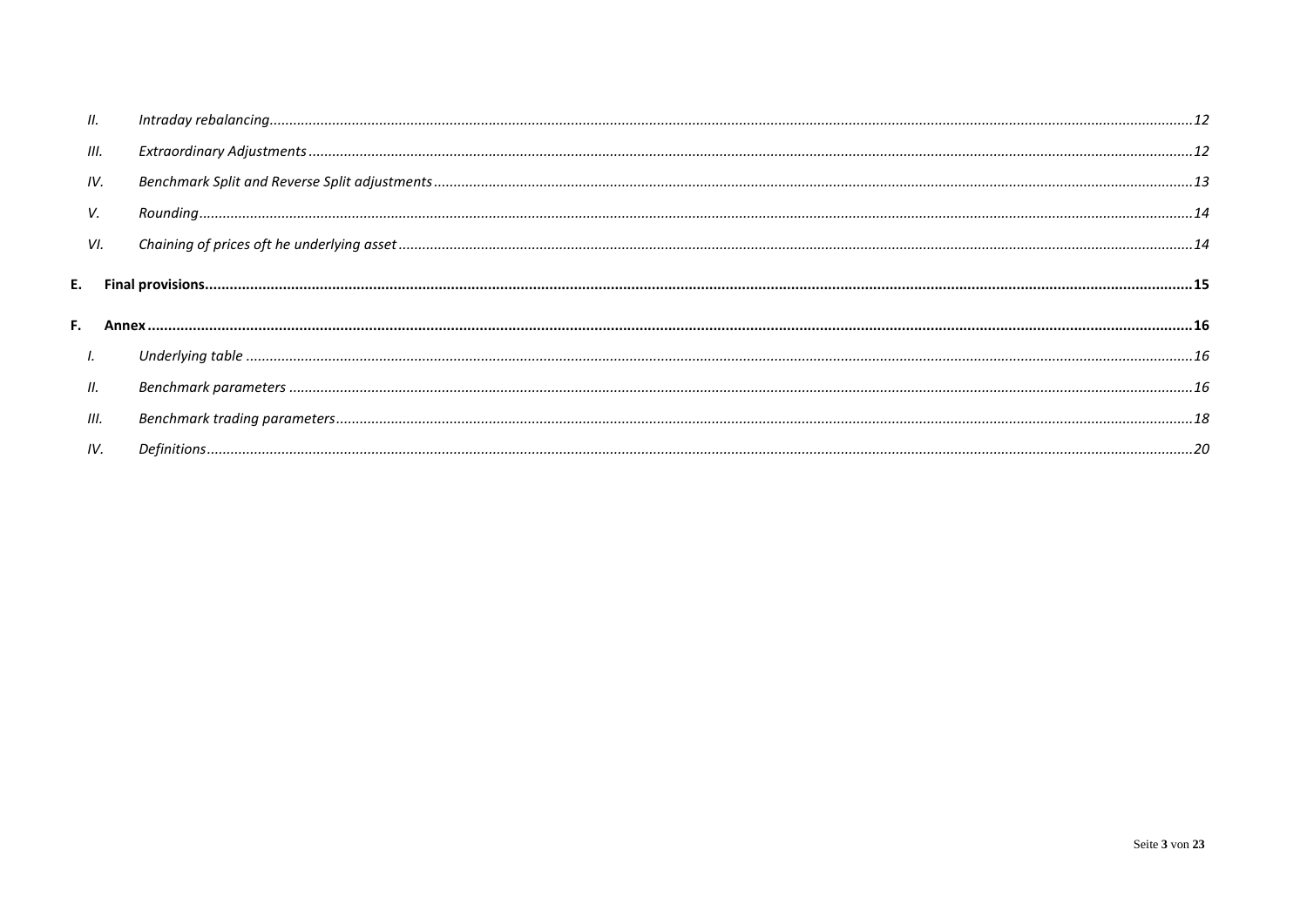### <span id="page-3-0"></span>**A. General provisions**

ICF BANK AG is registered with ESMA (European Securities and Markets Authority) as a benchmark administrator pursuant to Art. 34 of the EU Benchmark Regulation (Regulation (EU) 2006/1011, BM-VO). ICF BANK AG is solely responsible for providing the benchmark. Customers (e.g. certificate issuers) and their employees are in no case involved in the procedures for providing the benchmark.

In addition to mandatory regulatory disclosures pursuant to Art. 27 and 28 BM-VO (so-called benchmark declaration, see B.), this document contains further information regarding the calculation methodology and functioning of the benchmark (see C. and D.).

The first publication of the Palladium Benchmark Family UC (hereinafter referred to as "Benchmark") was made on 3rd of September 2018 (see Section F.III for the initial values at first publication). The benchmark is calculated in points. One point corresponds to one unit of the benchmark currency. On each calculation day, ICF BANK publishes the current calculation status and possible changes in the composition of the benchmark on its website.

For publication purposes, ICF BANK AG has formed a benchmark family in accordance with Art. 3 para. 1 no. 4 BM-VO for the underlying Palladium. In accordance with the statutory provisions, several benchmarks from input data of the same type that reflect a similar market or similar economic reality are combined in this family. The combined benchmark differ with regard to the leverage factor and the short or long position (see Appendix F.II).

The benchmark is a factor benchmark. A factor benchmark represents the daily percentage change in the price of an underlying asset (e.g. stock, index, commodity, future) relative to its last chained price by a constant factor. The amount of the factor defines in which direction (same or inverse) and with which leverage the benchmark reflects the daily price change of the underlying asset.

### <span id="page-3-1"></span>**B. Benchmark declaration**

In accordance with Art. 27 and 28 BM-VO, ICF BANK AG has established the following methodology to ensure the reliability and integrity of the benchmark. A definition of all key terms relevant to the benchmark is attached to this document (Section F. IV.).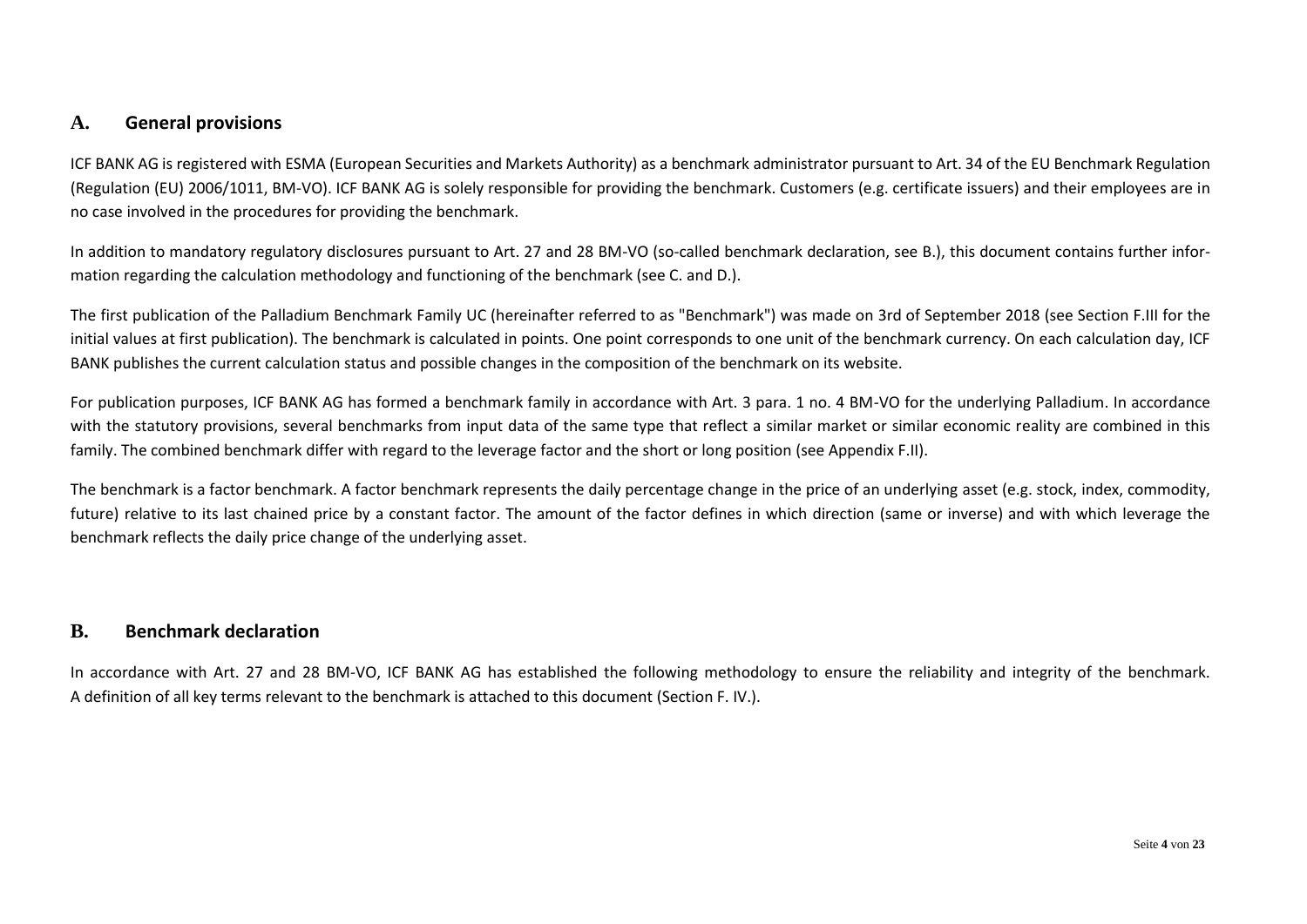### <span id="page-4-0"></span>**I. Definition and Review**

This benchmark methodology was determined by the Customized Indices business unit's *Benchmark Committee*, which is responsible for each category of benchmark. In accordance with this methodology, ICF BANK AG has no discretionary or judgmental powers with regard to the determination of the benchmark.

This Benchmark measures as a market or economic reality only the performance of the parameters described in this Benchmark Documentation. If ICF BANK AG has indications that the price oft he underlying asset is losing reliability, it will work towards a change in the benchmark methodology of this benchmark or discontinue the provision of this benchmark.

ICF BANK AG reviews this benchmark documentation each time the composition or calculation methodology of the benchmark changes and at least every two years.

#### <span id="page-4-1"></span>**II. Input data and determination**

For the calculation of the benchmark, ICF BANK AG uses input data which it obtains via its subsidiary ICF Systems AG from the data provider Bloomberg Index Services Ltd, 1 Churchill Place, London, E14 5HP ("BIS"), a subsidiary of Bloomberg L.P., New York, USA. This data is generally based on actual transaction data. Estimated prices and quotations are not used. There is no scope for discretion or judgement with regard to the determination of input data. Expert judgements are not the basis of this benchmark.

As an administrator, BIS provides benchmark for foreign exchange and precious metals under the brand name "Bloomberg BFIX". Within the BFIX product family, BIS determines price data for the underlyings XAU (fine ounce of gold, i.e. 31.1034768 grams), XAG (fine ounce of silver), XPD (fine ounce of palladium) and XPT (fine ounce of platinum), which are based on its own calculation methodology (https://data.bloomberglp.com/notices/sites/3/2016/04/bfix\_methodology.pdf) ("BFIX methodology"). BIS uses the Bloomberg Generic Price ("BGN") and Bloomberg Generic Price Executable ("BGNE") price algorithms as input data for the BFIX methodology. These combine data from different data sources and market participants, whereby executed prices are preferred to executable and indicative prices, and always contain bid and ask prices (bid/ask). As shown by the BFIX methodology, BIS does not use input data from contributors.

The algorithms used by BIS are designed to calculate a time-weighted average price (TWAP) of the BGN or BGNE data to produce a manipulation-resistant benchmark. The TWAP for precious metal prices is determined within a period of ten minutes before and six seconds after the respective fixing time. The data provided within the BFIX product family are reference values provided by BIS because they are always based on several different data sources and BIS collects and processes input data.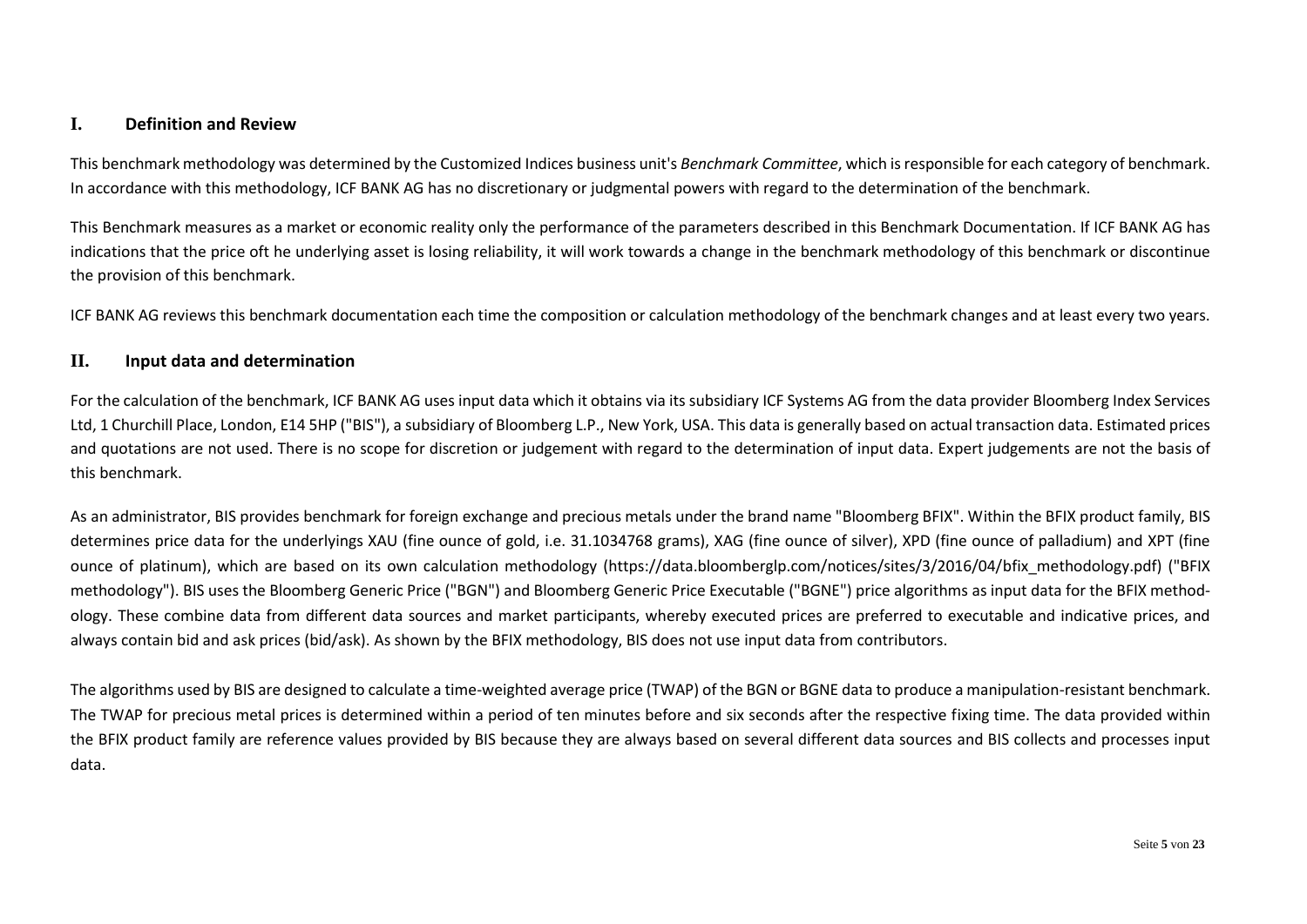This data is generally based on actual transaction data, but may also include estimated prices and quotes. ICF BANK AG has no discretion or judgement in determining the input data. The benchmarks of this family of benchmarks are benchmarks from non-regulated data.

ICF BANK AG uses the BFIX input data provided by BIS as basis benchmarks for precious metal benchmarks provided by it. The underlying asset is therefore not a commodity or commodity transaction on precious metal spot markets, but another benchmark whose provision is subject to regulatory requirements. Accordingly, special requirements for so-called commodity benchmarks (Art. 3 para. 1 no. 23 in conjunction with Art. 19 and Annex II BM-VO) do not apply to precious metal benchmarks provided by ICF BANK AG.

ICF BANK AG publishes general guidelines on input data on its website [\(www.icf-bank.de\)](http://www.icf-bank.de/) which contain a description of the data sources and their regulatory classification.

### <span id="page-5-0"></span>**III. Control of the input data**

Before the benchmark is provided, the integrity and accuracy of the data sources used shall be thoroughly verified. All input data is subject to price data control by ICF BANK AG's *Customized Indices in-house monitoring and validation system*, which monitors the reliability of the input data. For this purpose, control software checks the existence of a price data stream for each financial instrument or underlying instrument underlying the benchmark ("heartbeat").

If there is no change in this value over an appropriate period of time individually defined for the benchmark, an additional manual check of the input data takes place. If, despite liquid trading in the financial instrument or underlying in question, the price data stream is interrupted for a considerable period and ICF BANK AG cannot obtain price data for the financial instrument or underlying in a timely manner from other price data providers, it will temporarily cease providing the benchmark.

#### <span id="page-5-1"></span>**IV. Changes in the benchmark**

Market developments over which ICF BANK AG has no control may require a change in the methodology of the benchmark. This is particularly the case if the trading of a financial instrument or underlying instrument underlying the benchmark is discontinued as a result of a permanent delisting or if the market liquidity of the financial instrument or underlying instrument in question is significantly reduced (substantial change).

Any substantial change in the benchmark is based on a resolution of the Benchmark Committee. ICF BANK AG electronically records the cause and circumstances of any change. It informs the licensee(s) of the change and updates this benchmark documentation.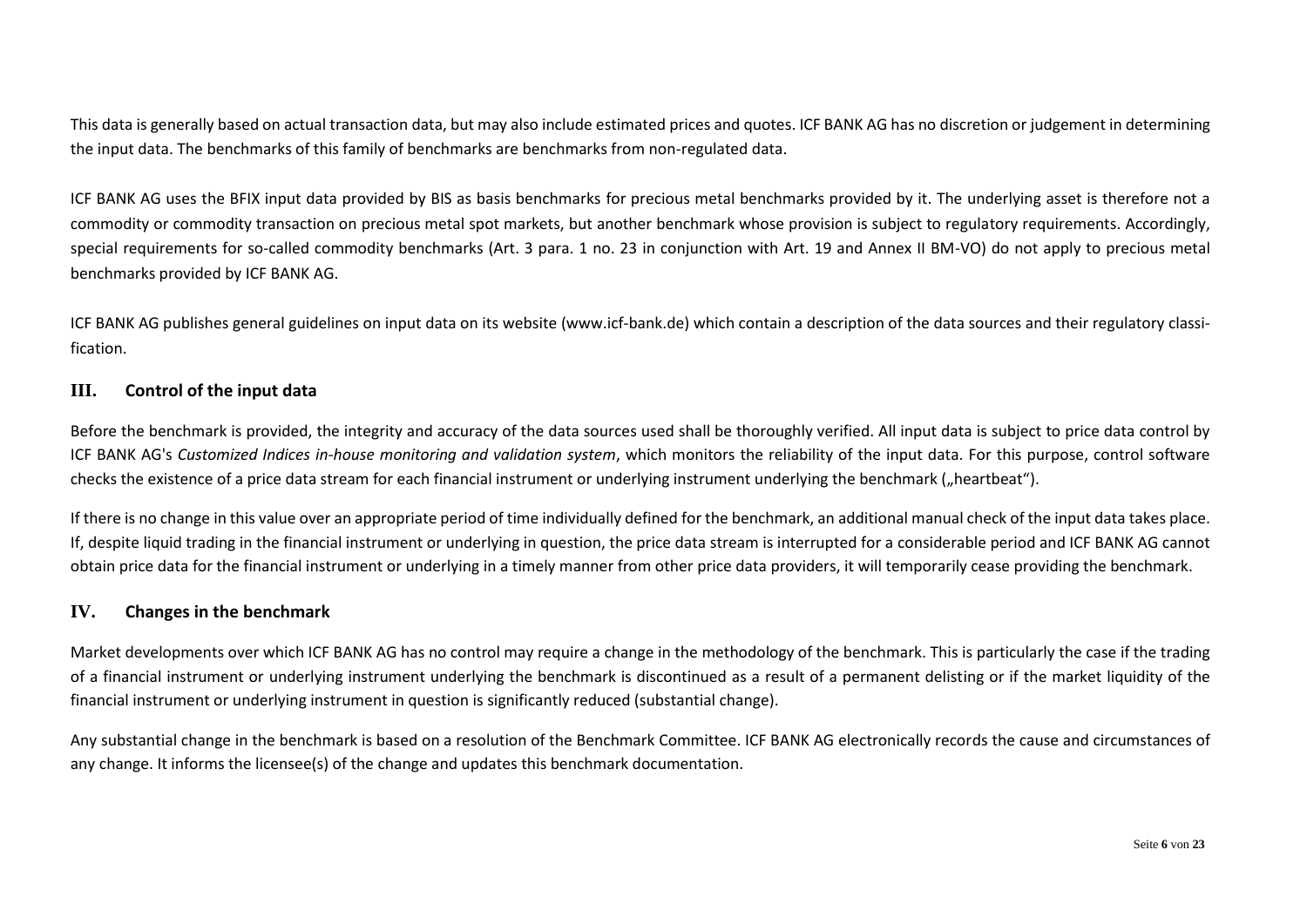Factors - including external factors beyond the control of ICF BANK AG - could require a change in the methodology of the benchmark or its setting. ICF BANK AG advises users that changes to the Benchmark or its setting may affect the financial contracts and the financial instruments for which the Benchmark serves as a reference.

### <span id="page-6-0"></span>**V. Market disturbances and errors**

The benchmark shall be provided where the quantity and quality of the input data allow the benchmark to be determined accurately and reliably.

In the case of fully and directly contributed data from a trading venue relating to financial instruments, this is the case if the input data is based on liquid trading in the underlying financial instruments (active market). For these purposes, an active market exists if, taking into account the size and normal liquidity of the market, price formation in the financial instruments is not uninterrupted for a significant period of time and the current trading volume is not significantly lower than the average trading volume in the financial instrument concerned.

If trading in a financial instrument does not meet these requirements and if the financial instrument has a particular weight in the benchmark (market disruption), ICF BANK AG may suspend the provision of the benchmark for the duration of the market disruption at its reasonable discretion. In this case, ICF BANK AG informs the affected clients about the circumstance and the underlying considerations.

If the input data of a financial instrument are not based on an active market for a significant period of time or if they are otherwise inaccurate or unreliable (stress phase), ICF BANK AG will, in agreement with the clients concerned, change the composition of the benchmark on the basis of a decision of the respective Benchmark Committee to be made on the basis of a reasonable assessment.

Should ICF BANK AG determine that errors have occurred despite careful monitoring and review of the input data and compliance with the principles for determining the benchmark established in accordance with this methodology, the relevant Benchmark Committee will, after careful examination of the facts and possible consequences of the error for clients, decide at its reasonable discretion whether a new determination of the benchmark is necessary.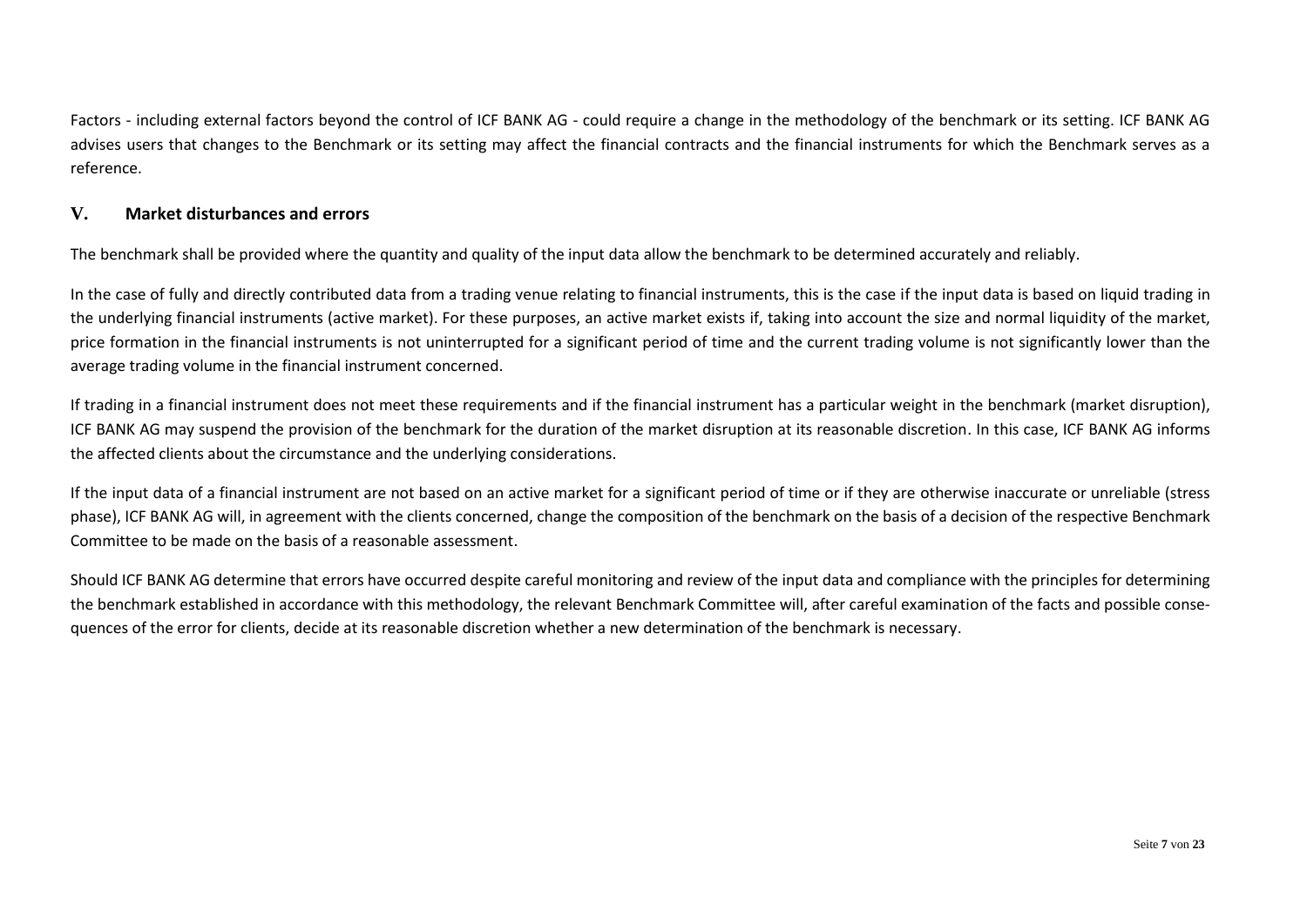### <span id="page-7-0"></span>**C. Operating principals oft he Benchmark**

### <span id="page-7-1"></span>**I. Daily Chaining**

The value of the benchmark is calculated as the daily change in the underlying, taking into account the corresponding leverage. The benchmark is calculated on the basis of the change in the underlying relative to the last price used for the calculation (the so-called chaining price, see Annex F.III). Each time the chaining price is determined at the corresponding time, a new reference price is determined, which in turn forms the basis for the percentage performance of the following day. This daily adjustment of the benchmark is automatic and is referred to as chaining.

#### <span id="page-7-2"></span>**II. Composition**

The benchmark is composed of the following components: the leverage component and the financing component.

#### <span id="page-7-3"></span>**III. Leverage component**

The lever component causes a price change of the underlying value between two successive concatenations to be replicated with a constant lever ("factor"). For example, the leverage component of a long (short) benchmark rises (falls) by exactly 4 % with a factor of 4 if the underlying asset rises by 1 % on one day.

#### <span id="page-7-4"></span>**IV. Financing component**

The financing component reduces the value of the benchmark. It contains the costs of borrowing at a financing interest rate, increased by the calculation fee of the benchmark administrator, and is presented in Section F.II..

### <span id="page-7-5"></span>**V. Particularities**

For a period of more than one day, the particular feature is that the yields of the underlying cannot simply be multiplied by the selected factor, as the performance of the benchmark depends on each individual daily performance of the underlying. If one compares the performance of a benchmark with the performance of the underlying over a period of more than one day, the observed price movements will differ both when the price of the underlying rises or falls steadily and when the price of the underlying fluctuates.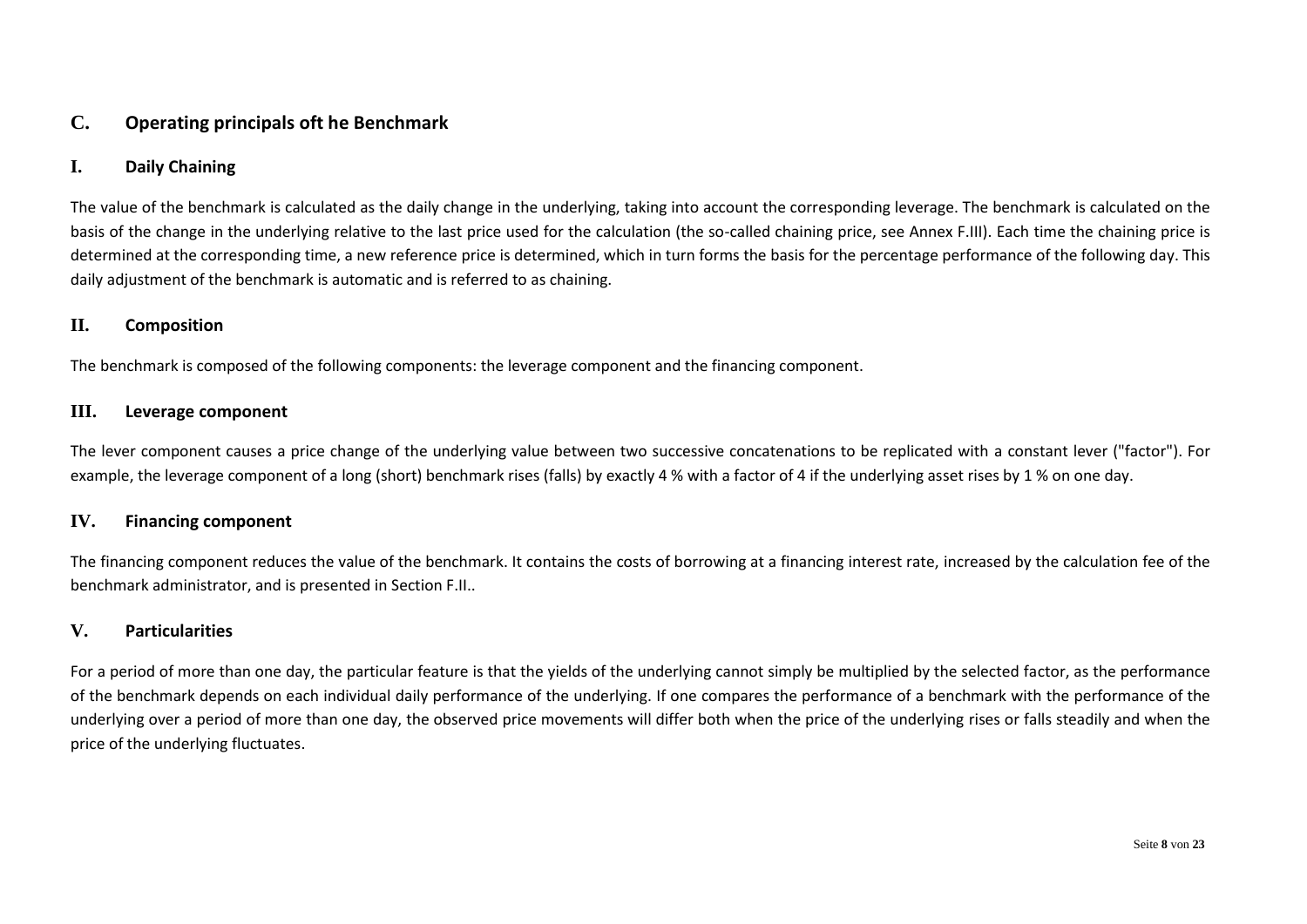### <span id="page-8-0"></span>**VI. Indraday Benchmark adjustment**

Due to the calculation formula, in particular the leverage component, it is possible that a benchmark can run to "zero" or even negative during the day and the investor would thus suffer a total loss. In order to counteract a total loss, benchmarks are equipped with a threshold value (P), which is touched by the underlying asset and an intraday benchmark adjustment is made. The prices used for the adjustment are those which arrive last at time t.

The threshold value (P) is defined as the percentage change of the underlying asset underlying the benchmark relative to its last chaining price. In the case of long benchmark, the benchmark is adjusted during the day if it falls below the threshold. In the case of short benchmark, the benchmark is adjusted during the day if this threshold is exceeded.

The corresponding thresholds values of each benchmark are shown in Section F.II.

A new day is simulated for an intraday adjustment. This has the advantage that if the underlying price changes above the threshold value, the negative daily return for the benchmark is softened. Nevertheless, under certain circumstances a loss may occur during the day which economically corresponds to a total loss.

The intraday benchmark adjustment described here is carried out between 08:00 and 22:00 (CET). No benchmark adjustment takes place outside this time.

In case of an intraday Benchmark adjustment, the financial component is set to zero, otherwise it would be included twice for that day.

#### <span id="page-8-1"></span>**VII. Benchmark Split and Reverse Benchmark Split adjustments**

If the Benchmark reaches a determined starting value of more than the defined Split Level (see section F.III), a Split is performed. If the Benchmark falls to a determined starting value of less the defined Reverse Split Level (see section F.III), a Reverse Split is performed.

Both Splits are carried out with a 10-day trading delay. This also happens if the Benchmark in the meantime again records less than the Split Level (Split) or more than the Reverse Split Level (Reverse Split).

The calculation methode for splits and reverse splits are shown under section D.V.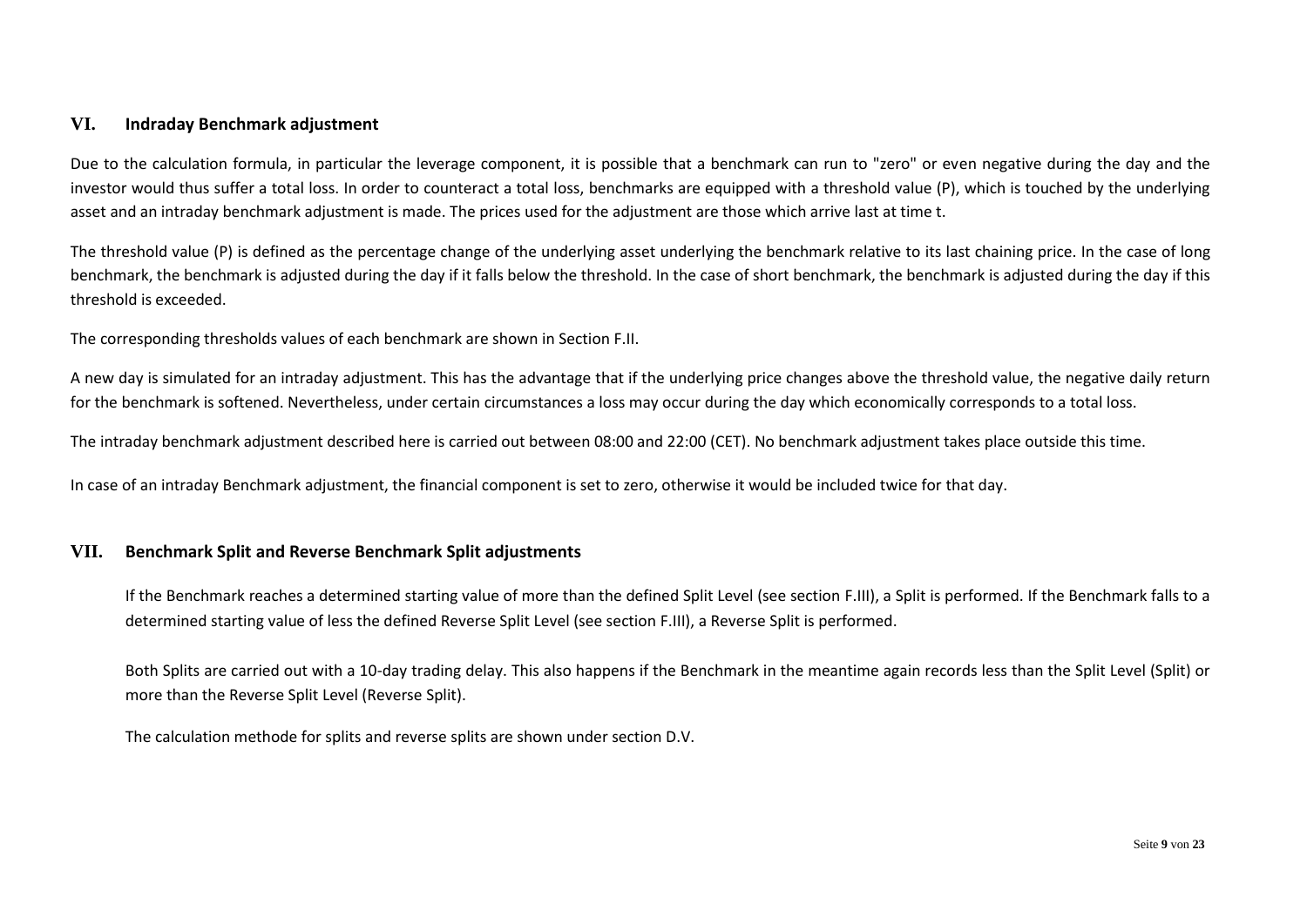### <span id="page-9-0"></span>**VIII. Prices and frequency of Benchmark calculation**

ICF BANK AG calculates the benchmark on each trading day of the "reference exchange for the calculation days" (Appendix F.III), taking into account the most recently determined prices of the underlying instrument. If no current price of the underlying is available during the calculation period, the calculation shall be based on the last available price of the underlying.

The benchmark is calculated and published at least once per minute on each trading day from the benchmark start time to the benchmark end time (Section F.III), unless there are disruptions in the data or price supply of ICF BANK AG as a result of which the benchmark cannot be calculated and/or published from the point of view of ICF BANK AG. ICF BANK AG will immediately make the necessary corrections to the benchmark.

An intraday benchmark adjustment may be made at any time during the calculation period of the benchmark.

The benchmark is calculated in points. One point corresponds to one unit of the respective benchmark currency according to the Benchmark parameter table (section F.II).

### <span id="page-9-1"></span>**D. Benchmark calculation**

### <span id="page-9-2"></span>**I. Benchmark formula**

The factor Index for index calculation date t will be calculated using the following formula:

 $IDX_t = \text{LeverageComponent} + \text{Financial Company}$ 

LeverageComponent = 
$$
IDX_T \times \left[1 + L \times \left(\frac{A_t}{A_T} - 1\right)\right]
$$

\nFinancial  
\nFinancingComponent =  $IDX_T \times \frac{D_{t,T}}{360} \times \left[\frac{IR_T}{100} \times (1 - L) - \frac{IDG}{100}\right]$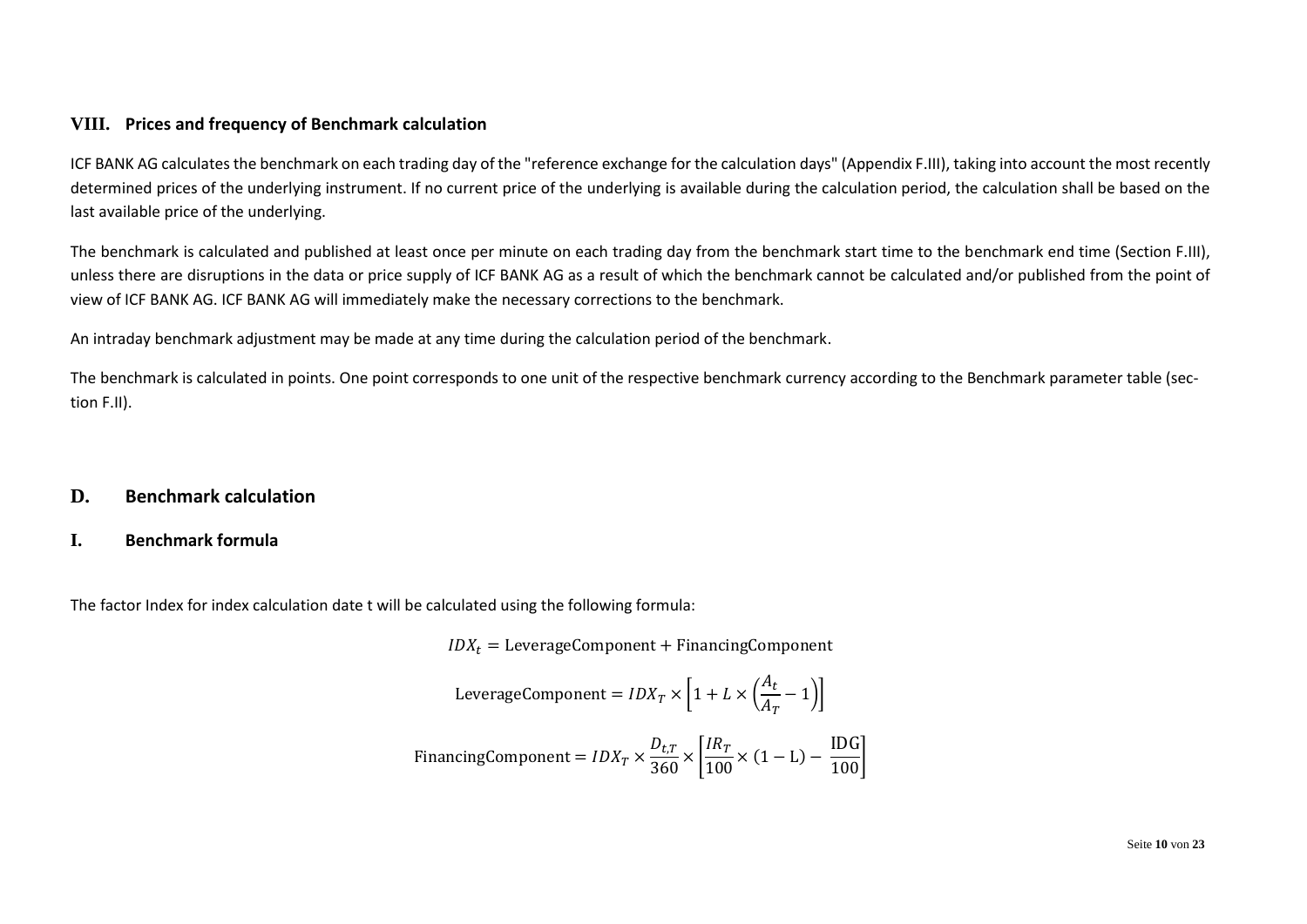## **The calculation formula is using the following parameters:**

| Parameter        | <b>Description</b>                                                                                                     |
|------------------|------------------------------------------------------------------------------------------------------------------------|
|                  |                                                                                                                        |
|                  | benchmark calculation date immediately before the current benchmark calculation date.                                  |
| S                | Date and time of threshold hit                                                                                         |
|                  | Current benchmark calculation date                                                                                     |
| $IDX_t$          | benchmark level at time t on the current benchmark calculation date                                                    |
| IDX <sub>T</sub> | Last index level before 10:00 p.m. CET on the benchmark calculation day " $\tau$ ", which is immediately before        |
|                  | the current benchmark calculation date.                                                                                |
| $A_T$            | Last valuation price of the Reference Instrument before 10:00 p.m. CET on the benchmark calculation date               |
|                  | $u_{\tau}$                                                                                                             |
| $A_t$            | Reference price of the Reference Instrument on the current benchmark calculation date.                                 |
| <b>IDG</b>       | benchmark Calculation Fee IDG = calculation fee (see section F.II)                                                     |
| IR <sub>T</sub>  | describes the interest rate being used for calculation. The value of IRT always equates the interest rate of           |
|                  | date T (see section F.II)                                                                                              |
| $D_{t,T}$        | Number of calendar days between " $\tau$ "nd " $\tau$ ", the last benchmark calculation date and the current benchmark |
|                  | calculation date.                                                                                                      |
|                  | Leverage factor                                                                                                        |
| D                | Treshhold value (in %) (see section F.II)                                                                              |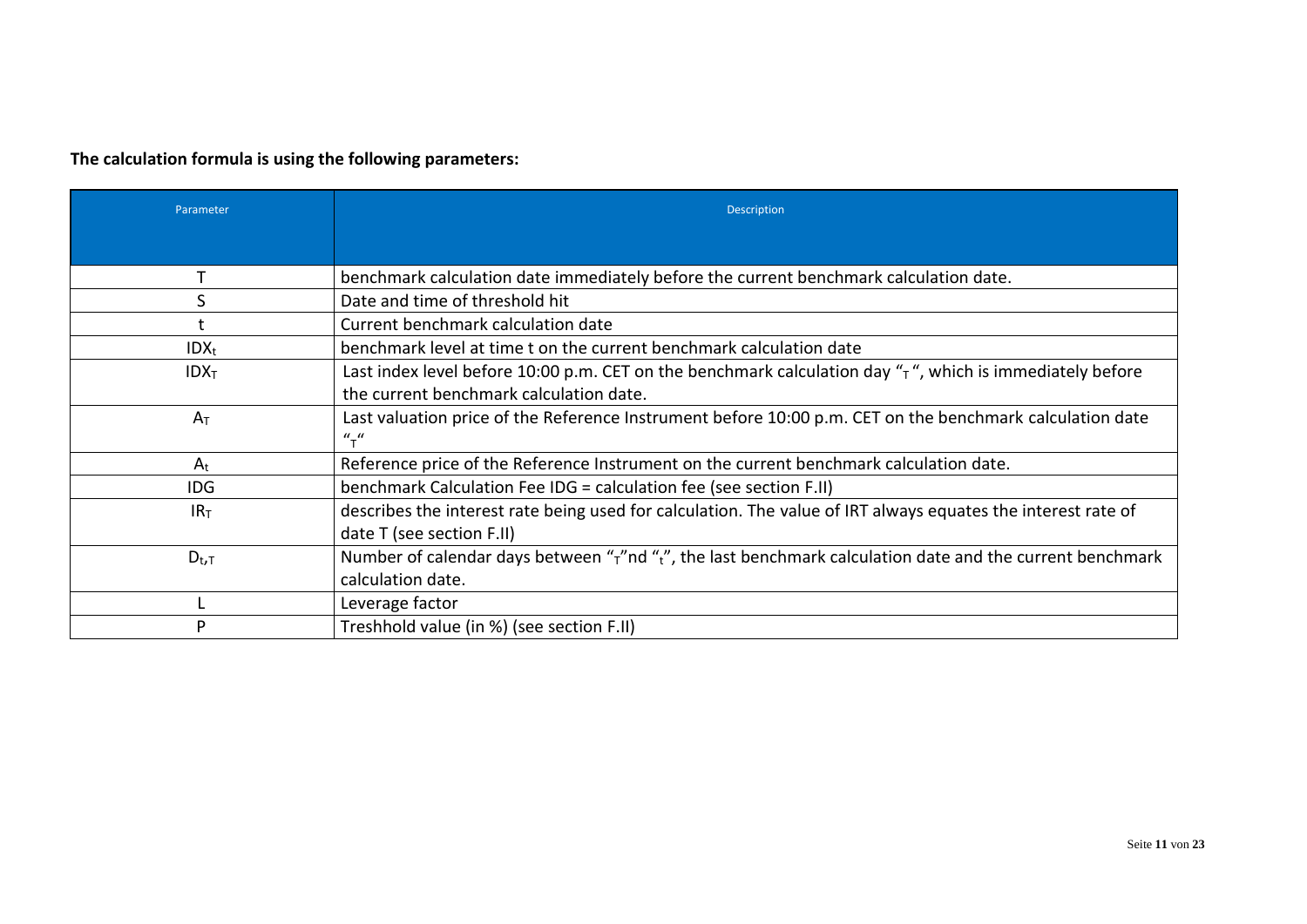### <span id="page-11-0"></span>**II. Intraday rebalancing**

If, for instance, the price of the Underlying suffers a 12,50% daily loss (gain), the value of a factor long (short) Benchmark with a factor of 8 would have to drop to zero (total loss). In order to counteract a total loss, factor Benchmarks feature a threshold (represented by the parameter P), which triggers an intraday Benchmark adjustment if the Underlying reaches or falls below it.

In the event of an intraday rebalancing, new Fixing Values for the Benchmark and the Underlying are calculated and therefore, a new day is simulated from which the ongoing calculation continues. The consequence is that the negative daily return for the factor Benchmark is attenuated. However, if the calculated price of the Benchmark is significantly low, this can result in an intraday loss which, in economic terms, closely approximates a total loss.

The condition for triggering an intraday adjustment is as follows:

For long benchmarks:

$$
\left( \left( \frac{A_t}{A_T} \right) - 1 \right) \times 100 \right) \le P \times -1
$$

For short benchmarks:

$$
\left(\frac{A_t}{A_T}\right) - 1\right) \times 100\left) \ge P
$$

Whereby the parameter P represents the threshold value. In this case, the value of P is 10% (10).

### <span id="page-11-1"></span>**III. Extraordinary Adjustments**

On date t, for any "unforeseeable cases" not described under the present Benchmark rule, an extraordinary Benchmark Adjustment is triggered. The Benchmark Calculation Comittee will generally modify the Benchmark calculation by correcting at its due discretion the relevant Fixing Price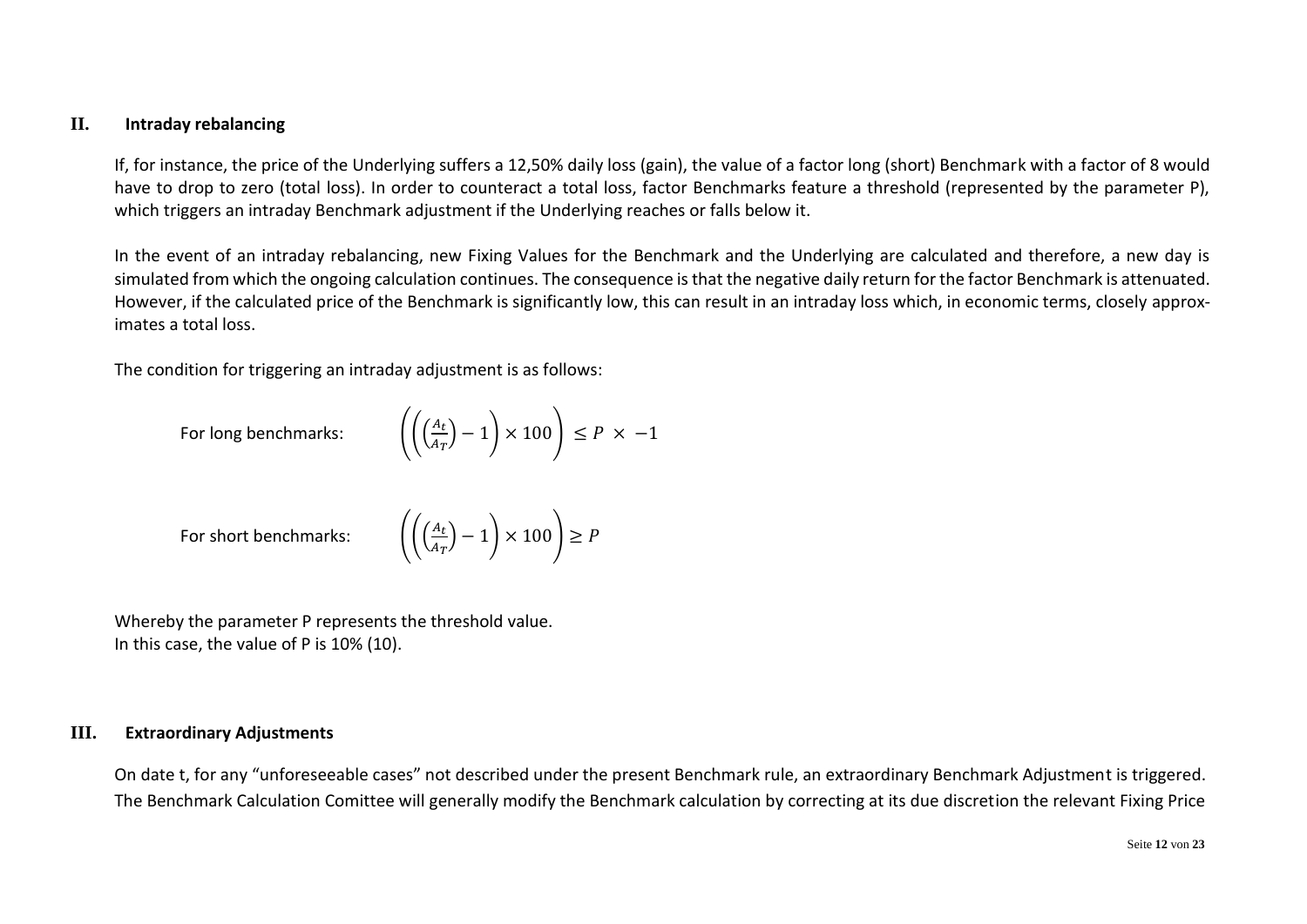for the Reference Instrument on Benchmark Calculation Day t, taking into account all available information and client´s best interest, in order to factor into the Benchmark calculation, the adjustments made on the Reference Exchange to the Reference Instrument traded there.

A deciding factor is whether the Derivatives Exchange considers it expedient to adjust the contract size, an underlying or involving the relevant Reference Exchange which determines the price of the Reference Instrument. If neither futures nor options linked to the Reference Instrument are traded on the Derivatives Exchange, the adjustment shall be made in such a manner in which the Derivatives Exchange would do so if corresponding futures or options were traded there. If doubts arise in this event relating to the application of the modification rules of the Derivatives Exchange, the Benchmark Administrator shall decide such questions in its reasonable discretion. The rules and regulations of the Derivatives Exchange shall apply in addition to the provisions set out above.

The Benchmark Calculation Committee defines in its reasonable discretion the adjustment method to be applied and published it by the means of a notice on [https://icf-markets.de/.](https://icf-markets.de/)

#### <span id="page-12-0"></span>**IV. Benchmark Split and Reverse Split adjustments**

On the 1<sup>st</sup> Friday of each month, the Benchmark is reviewed regarding qualification for a Benchmark Split or a Reverse Split. If the 1<sup>st</sup> Friday of the month is not a trading day, the following trading day after the  $1<sup>st</sup>$  Friday of the month will be used for review.

If, on this trading day, the most recent Benchmark Fixing Value has reached a level above the Split level, the Benchmark qualifies for a Benchmark Split. If the Benchmark has reached a level below the Reverse Split level, the Benchmark qualifies for a Benchmark Reverse Split.

In case of a qualification for a Benchmark Split or a Benchmark Reverse Split, the Benchmark Fixing Value of the 3rd Friday that is used for the ongoing calculation of the Benchmark on the next trading day will be unscaled, but will then be divided by the Split value in case of Benchmark Split (or multiplied by the Split value for a Reverse Split) during the ongoing Benchmark calculation of the next trading day. Therefore, the Fixing Value of the Benchmark of the trading day after the 3<sup>rd</sup> Friday will be a scaled Fixing Value.

Modification of Benchmark Fixing Value during a Split:

Index $_T$ Split Value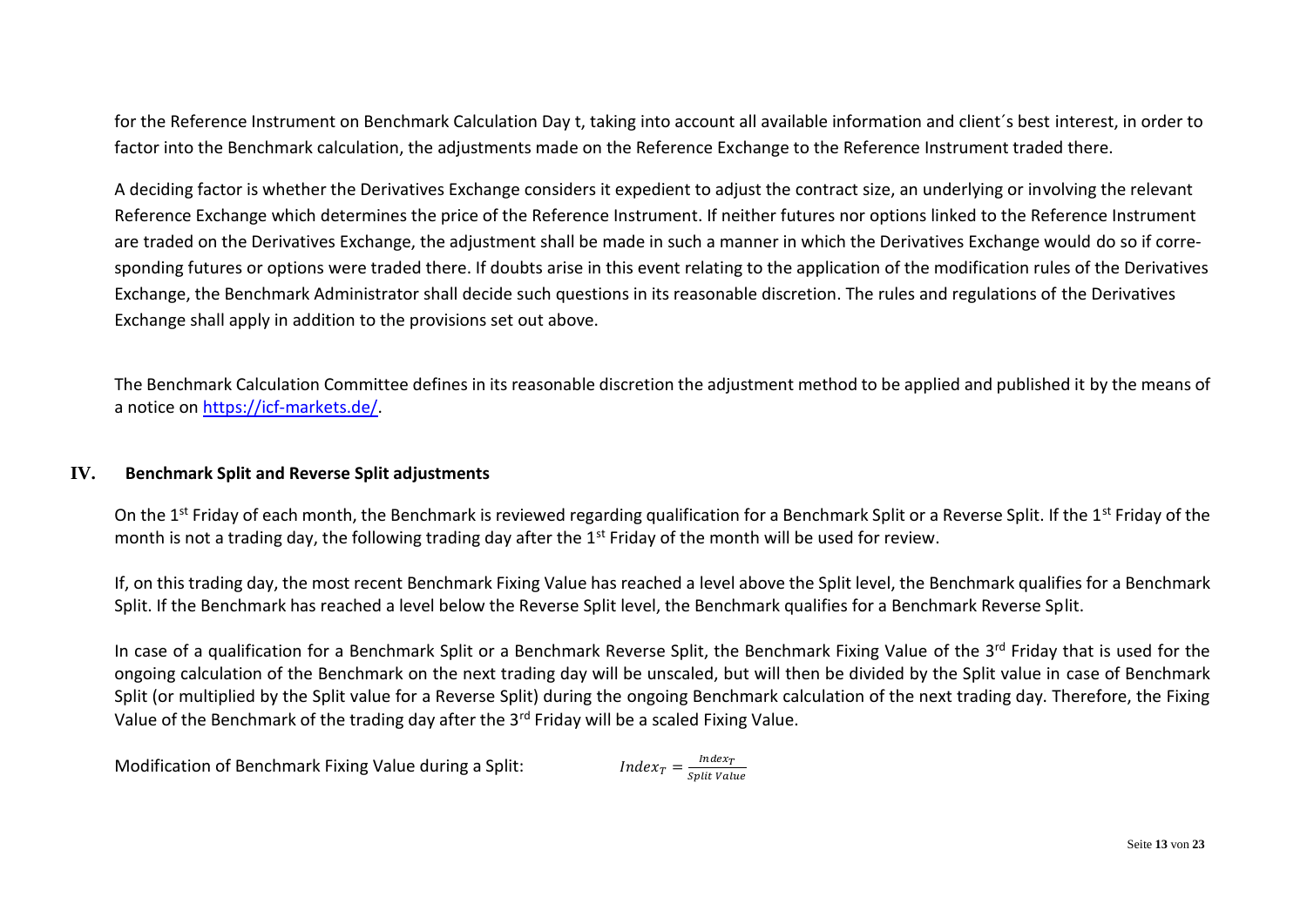Modification of Benchmark Fixing Value during a Reverse Split: Index<sub>r</sub> = Index<sub>r</sub>  $\times$  Split Value In case the 3<sup>rd</sup> Friday of the month is not a trading day, the implementation will take place on the following trading day after the 3<sup>rd</sup> Friday of the month. Respectively, the Benchmark Fixing Value of the next trading day after the 3<sup>rd</sup> Friday that is used for the ongoing calculation of the Benchmark on the second trading day after the 3<sup>rd</sup> Friday, will be divided by the Split value in case of Benchmark Split (or multiplied by the Split value for a Reverse Split) during the ongoing calculation of the Benchmark. Therefore, the Fixing Value of the Benchmark of the second trading day after the 3<sup>rd</sup> Friday will be the newly scaled Fixing Value.

### <span id="page-13-0"></span>**V. Rounding**

The close of the benchmark shall be calculated each day to eight of a decimal digit and transmitted to external data providers in this form. Due to divergent technical characteristics, it cannot be excluded that data providers may transmit a value rounded to fewer decimal digits.

### <span id="page-13-1"></span>**VI. Chaining of prices oft he underlying asset**

The chaining price of the underlying for a calculation date is the price of the underlying on the reference exchange at the time of chaining.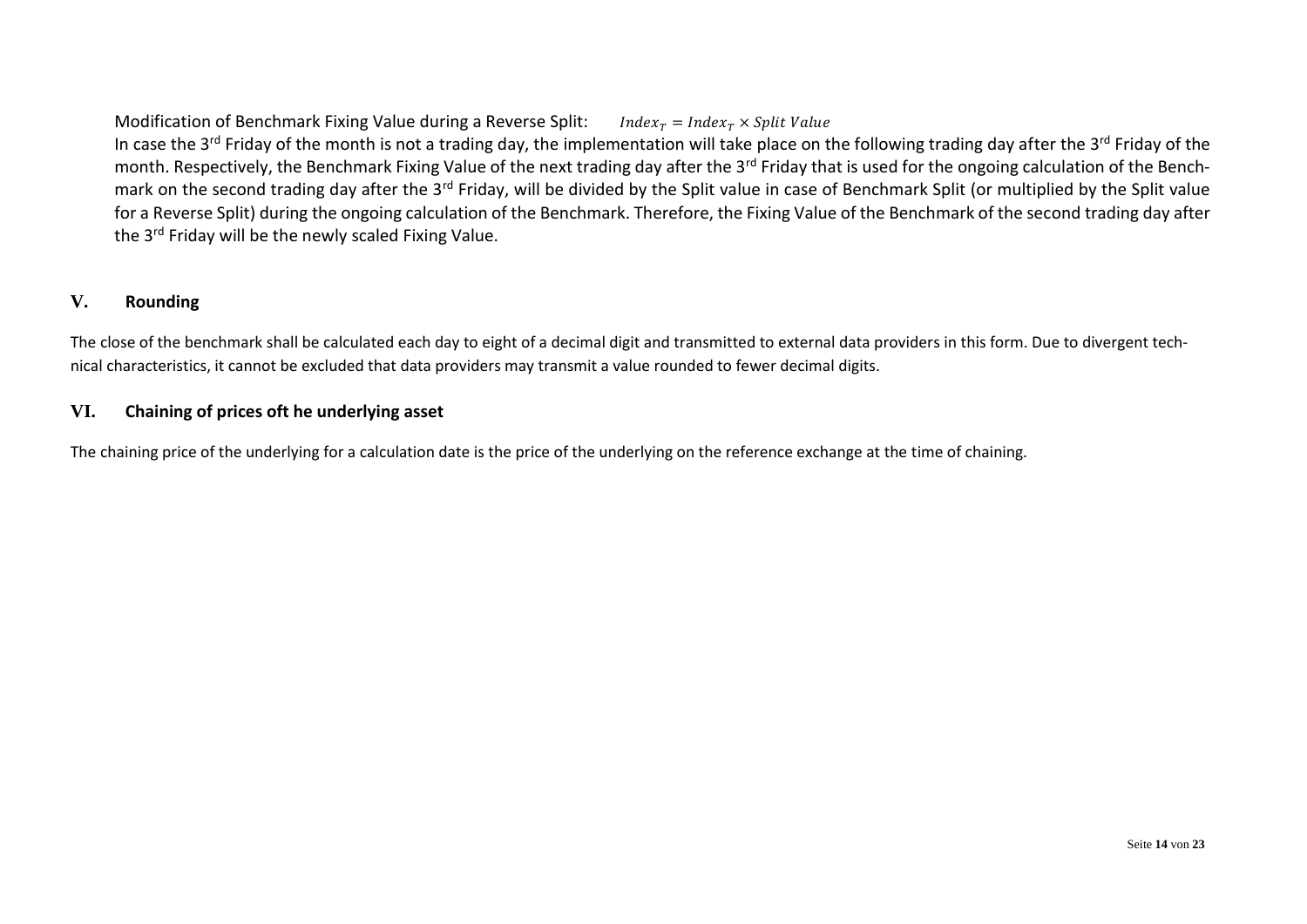### <span id="page-14-0"></span>**E. Final provisions**

ICF BANK AG neither warrants nor guarantees that the benchmark and the parameters relevant for its composition and calculation are free of errors, nor does it accept liability for damages resulting from the incorrect formation or calculation of the benchmark or other indicators. ICF BANK AG is under no obligation to inform third parties, including investors and/or financial intermediaries, of any errors or incompleteness of the benchmark.

ICF BANK AG is the sole holder of all rights with regard to the calculation methodology of this benchmark. It is used on the basis of a licence agreement between ICF BANK AG and its clients. This licence agreement contains more detailed provisions for the scope of the licence by third parties (e.g. banks, stock exchanges, asset managers).

ICF BANK AG publishes the benchmark on its website www.icf-markets.de. The publication constitutes neither investment advice nor a recommendation by ICF BANK AG to buy, sell or hold a financial product. In particular, no recommendation by ICF BANK AG to buy or sell one, several or all members of the benchmark is contained in the composition and calculation of the benchmark. The information does not constitute investment strategy recommendations within the meaning of Article 3 paragraph 1 number 34 of Regulation (EU) No. 596/2014 or investment recommendations within the meaning of Article 3 paragraph 1 number 35 of Regulation (EU) No. 596/2014.

#### Imprint / Contact person

ICF BANK AG Wertpapierhandelsbank Kaiserstrasse 1 60311 Frankfurt am Main

[customized.indizes@icfbank.de](mailto:customized.indizes@icfbank.de)

Telefon +49 69 92877 0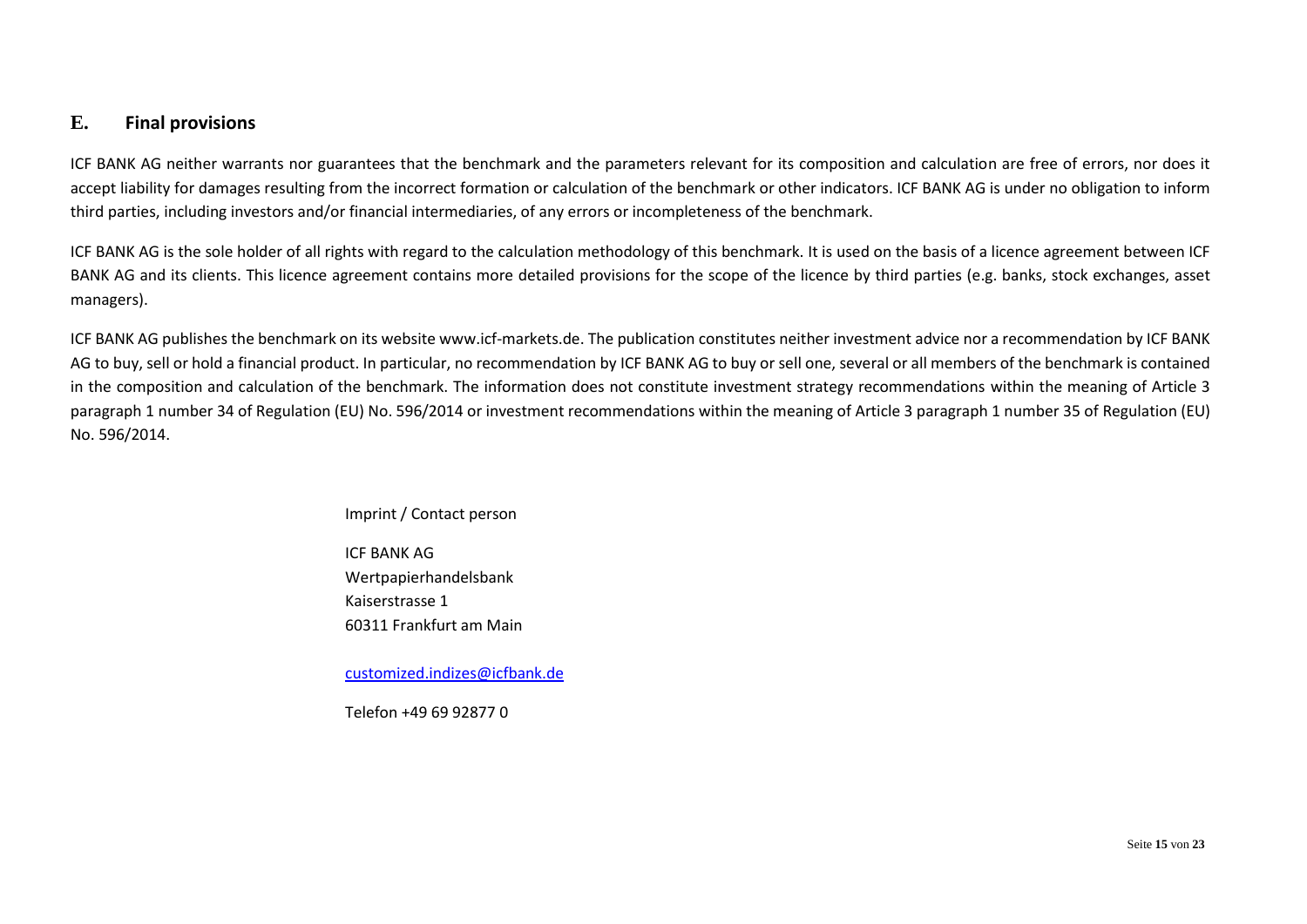## <span id="page-15-0"></span>**F. Annex**

## <span id="page-15-1"></span>**I. Underlying table**

| <b>Basiswert</b> | <b>FIGI</b>           | <b>RIC</b> | <b>Börse</b> | Internet                                   |
|------------------|-----------------------|------------|--------------|--------------------------------------------|
| Palladium        | BBG0013HG945   XPDUSD |            | <b>BGN</b>   | https://www.bloomberg.com/quote/XPDUSD:CUR |

## <span id="page-15-2"></span>**II. Benchmark parameters**

| <b>Benchmark</b>                        | <b>ISIN</b>  | <b>Reuters</b> | <b>BM-currency</b> | direction | leverage       | threshold value (%) | financing rate                                     | calculation fee (% p.a.) | withholding tax<br>$(%)^{(1)}$ |
|-----------------------------------------|--------------|----------------|--------------------|-----------|----------------|---------------------|----------------------------------------------------|--------------------------|--------------------------------|
| Palladium LEV2 L USD                    | DE000A2L0R78 | .ICFXPDL2      | <b>USD</b>         | Long      | $\overline{2}$ | 42                  | <b>US Secured Over-</b><br>night Financing<br>Rate | 1.25                     | $\Omega$                       |
| Palladium LEV4 L USD                    | DE000A2L0R86 | .ICFXPDL4      | <b>USD</b>         | Long      | 4              | 21                  | US Secured Over-<br>night Financing<br>Rate        | 1.25                     | $\Omega$                       |
| Palladium LEV6 L USD                    | DE000A2L0R94 | .ICFXPDL6      | <b>USD</b>         | Long      | 6              | 14                  | US Secured Over-<br>night Financing<br>Rate        | 1.25                     | $\Omega$                       |
| Palladium LEV8 L USD                    | DE000A2L0SA1 | .ICFXPDL8      | <b>USD</b>         | Long      | 8              | 10                  | US Secured Over-<br>night Financing<br>Rate        | 1.25                     | $\Omega$                       |
| Palladium LEV10 L USD                   | DE000A2L0SB9 | .ICFXPDL10     | <b>USD</b>         | Long      | 10             | 8                   | US Secured Over-<br>night Financing<br>Rate        | 1.25                     | 0                              |
| ICF Faktor 12 Long Palla-<br>dium Index | DE000A2BL720 | .ICFXPDL12B    | <b>USD</b>         | Long      | 12             | 7                   | US Secured Over-<br>night Financing<br>Rate        | 2.25                     | $\Omega$                       |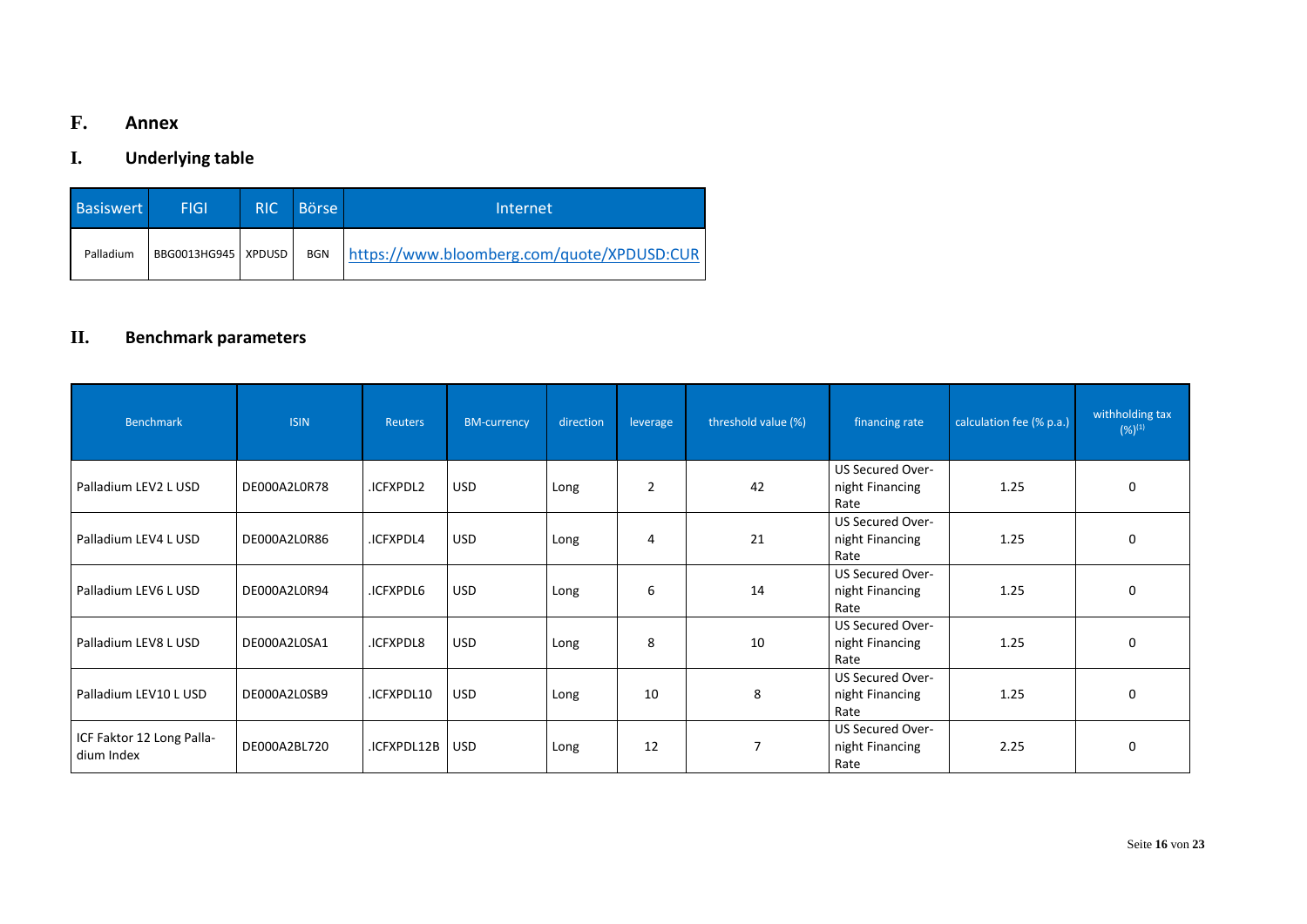| ICF Faktor 15 Long Palla-<br>dium Index  | DE000A2BL746 | .ICFXPDL15B       | <b>USD</b> | Long  | 15             | 6.5 | <b>US Secured Over-</b><br>night Financing<br>Rate | 2.25 | $\Omega$     |
|------------------------------------------|--------------|-------------------|------------|-------|----------------|-----|----------------------------------------------------|------|--------------|
| Palladium LEV2 S USD                     | DE000A2L0SE3 | .ICFXPDS2         | <b>USD</b> | Short | $\overline{2}$ | 42  | US Secured Over-<br>night Financing<br>Rate        | 1.25 | 0            |
| Palladium LEV4 S USD                     | DE000A2L0SF0 | .ICFXPDS4         | <b>USD</b> | Short | 4              | 21  | <b>US Secured Over-</b><br>night Financing<br>Rate | 1.25 | <sup>0</sup> |
| Palladium LEV6 S USD                     | DE000A2L0SG8 | <b>ICFXPDS6</b>   | <b>USD</b> | Short | 6              | 14  | US Secured Over-<br>night Financing<br>Rate        | 1.25 | $\Omega$     |
| Palladium LEV8 S USD                     | DE000A2L0SH6 | .ICFXPDS8         | <b>USD</b> | Short | 8              | 10  | <b>US Secured Over-</b><br>night Financing<br>Rate | 1.25 | 0            |
| Palladium LEV10 S USD                    | DE000A2L0SJ2 | .ICFXPDS10        | <b>USD</b> | Short | 10             | 8   | <b>US Secured Over-</b><br>night Financing<br>Rate | 1.25 | 0            |
| ICF Faktor 12 Short Palla-<br>dium Index | DE000A2BL738 | .ICFXPDS12A   USD |            | Short | 12             | 7   | <b>US Secured Over-</b><br>night Financing<br>Rate | 2.25 | $\Omega$     |
| ICF Faktor 15 Short Palla-<br>dium Index | DE000A2BL753 | .ICFXPDS15A USD   |            | Short | 15             | 6.5 | US Secured Over-<br>night Financing<br>Rate        | 1.25 | $\Omega$     |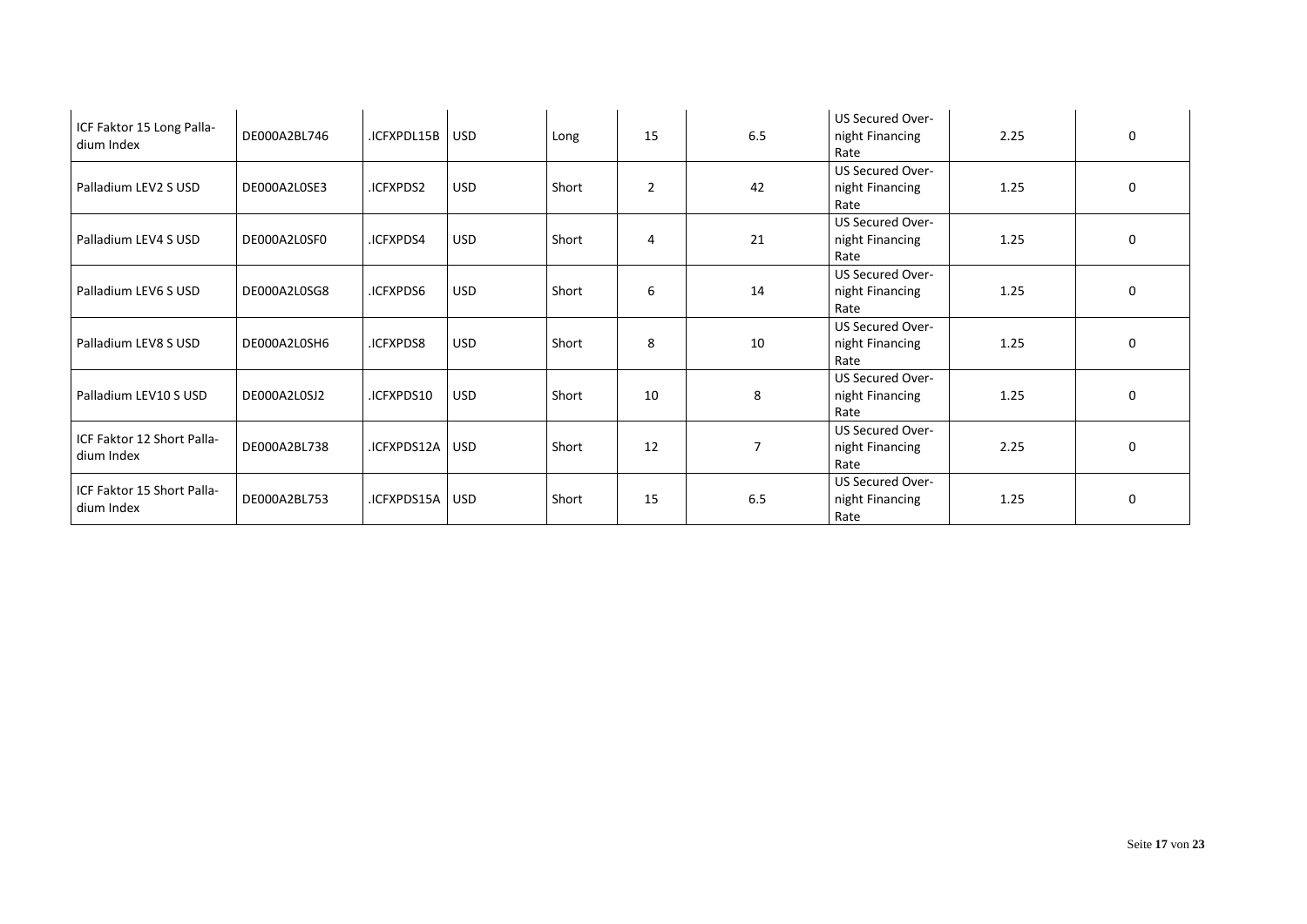## <span id="page-17-0"></span>**III. Benchmark trading parameters**

| <b>Benchmark</b>                        | <b>ISIN</b>  | <b>Benchmark</b>     |                        |                                |                | Split- | Reverse    | Split- | Referenz   | Underlying                 | Ref.-Exchange           |
|-----------------------------------------|--------------|----------------------|------------------------|--------------------------------|----------------|--------|------------|--------|------------|----------------------------|-------------------------|
|                                         |              | <b>Start</b><br>date | Start-<br>ing<br>Value | <b>Starting</b><br><b>Time</b> | Ending<br>time | level  | Splitlevel | factor | Exchange   | <b>Fixing Price</b>        | for calculation<br>days |
| Palladium LEV2 L USD                    | DE000A2L0R78 | 03.09.2018           | 100                    | 8:00 AM                        | 10:00 PM       | 1000   | 10         | 10     | <b>BGN</b> | Last price before 10:00 PM | Xetra II                |
| Palladium LEV4 L USD                    | DE000A2L0R86 | 03.09.2018           | 100                    | 8:00 AM                        | 10:00 PM       | 1000   | 10         | 10     | BGN        | Last price before 10:00 PM | Xetra II                |
| Palladium LEV6 L USD                    | DE000A2L0R94 | 03.09.2018           | 100                    | 8:00 AM                        | 10:00 PM       | 1000   | 10         | 10     | <b>BGN</b> | Last price before 10:00 PM | Xetra II                |
| Palladium LEV8 L USD                    | DE000A2L0SA1 | 03.09.2018           | 100                    | 8:00 AM                        | 10:00 PM       | 1000   | 10         | 10     | <b>BGN</b> | Last price before 10:00 PM | Xetra II                |
| Palladium LEV10 L USD                   | DE000A2L0SB9 | 03.09.2018           | 100                    | 8:00 AM                        | 10:00 PM       | 1000   | 10         | 10     | <b>BGN</b> | Last price before 10:00 PM | Xetra II                |
| ICF Faktor 12 Long Pal-<br>ladium Index | DE000A2BL720 | 29.05.2020           | 100                    | 8:00 AM                        | 10:00 PM       | 1000   | 10         | 10     | <b>BGN</b> | Last price before 10:00 PM | Xetra II                |
| ICF Faktor 15 Long Pal-<br>ladium Index | DE000A2BL746 | 29.05.2020           | 100                    | 8:00 AM                        | 10:00 PM       | 1000   | 10         | 10     | <b>BGN</b> | Last price before 10:00 PM | Xetra II                |
| Palladium LEV2 S USD                    | DE000A2L0SE3 | 03.09.2018           | 100                    | 8:00 AM                        | 10:00 PM       | 1000   | 10         | 10     | <b>BGN</b> | Last price before 10:00 PM | Xetra II                |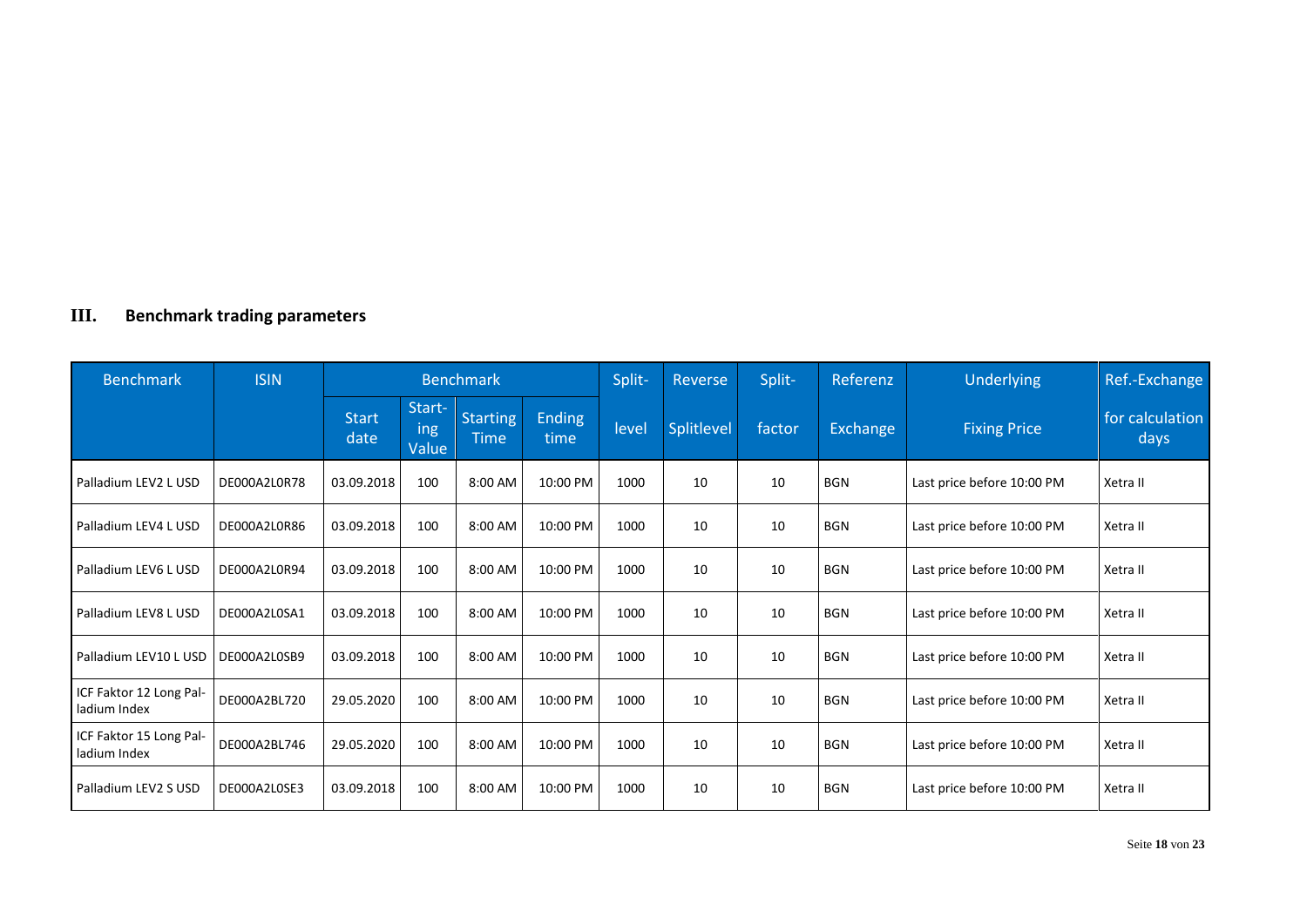| Palladium LEV4 S USD                     | DE000A2L0SF0 | 03.09.2018 | 100 | $8:00$ AM | 10:00 PM | 1000 | 10 | 10 | BGN        | Last price before 10:00 PM | Xetra II |
|------------------------------------------|--------------|------------|-----|-----------|----------|------|----|----|------------|----------------------------|----------|
| Palladium LEV6 S USD                     | DE000A2L0SG8 | 03.09.2018 | 100 | 8:00 AM   | 10:00 PM | 1000 | 10 | 10 | <b>BGN</b> | Last price before 10:00 PM | Xetra II |
| Palladium LEV8 S USD                     | DE000A2L0SH6 | 03.09.2018 | 100 | 8:00 AM   | 10:00 PM | 1000 | 10 | 10 | <b>BGN</b> | Last price before 10:00 PM | Xetra II |
| Palladium LEV10 S USD   DE000A2L0SJ2     |              | 03.09.2018 | 100 | $8:00$ AM | 10:00 PM | 1000 | 10 | 10 | <b>BGN</b> | Last price before 10:00 PM | Xetra II |
| I ICF Faktor 12 Short<br>Palladium Index | DE000A2BL738 | 29.05.2020 | 100 | 8:00 AM   | 10:00 PM | 1000 | 10 | 10 | <b>BGN</b> | Last price before 10:00 PM | Xetra II |
| I ICF Faktor 15 Short<br>Palladium Index | DE000A2BL753 | 29.05.2002 | 100 | 8:00 AM   | 10:00 PM | 1000 | 10 | 10 | BGN        | Last price before 10:00 PM | Xetra II |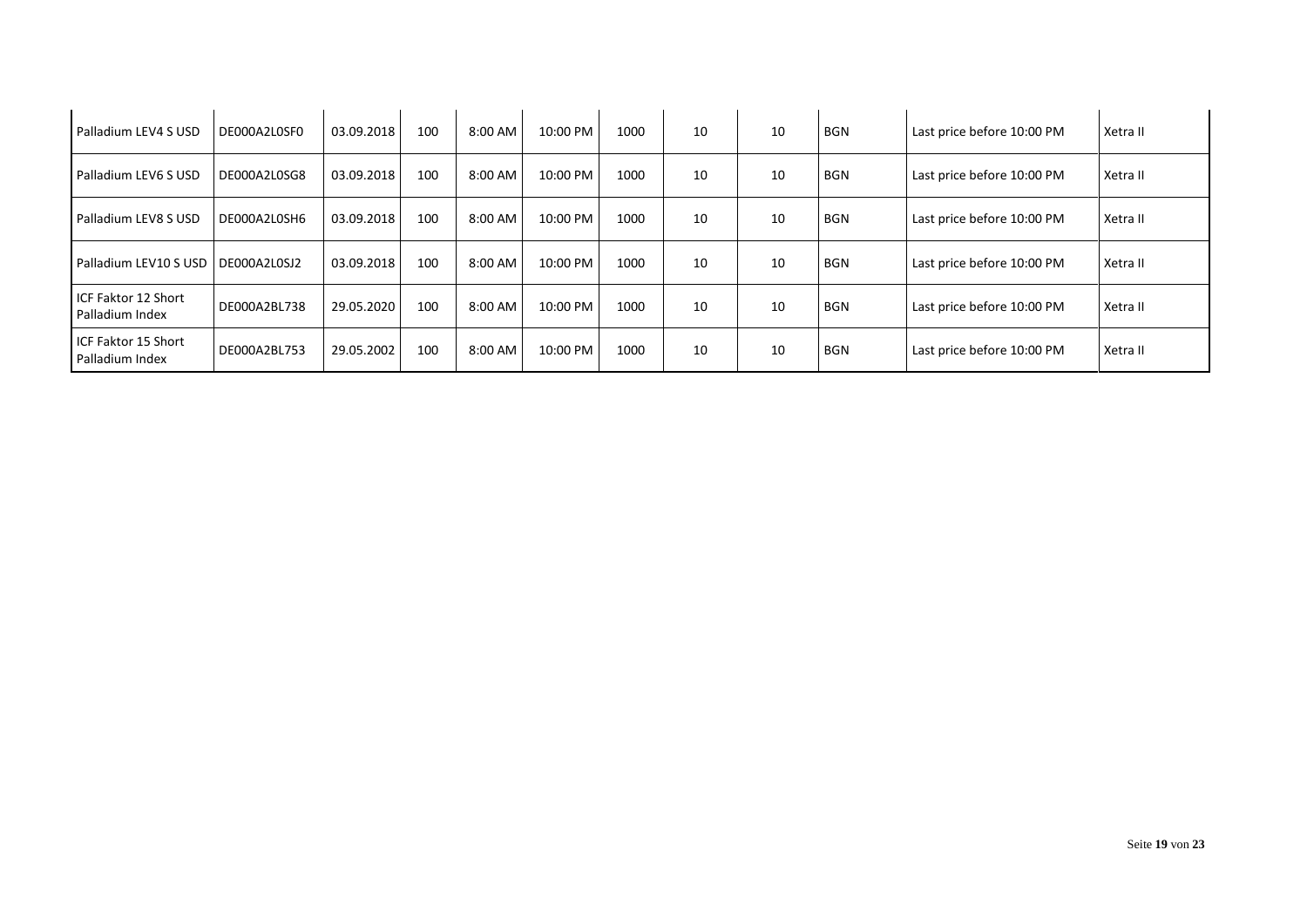### <span id="page-19-0"></span>**IV. Definitions**

| <b>Benchmark Administrator</b>   | ICF BANK AG, Kaiserstrasse 1, 60311 Frankfurt, Germany.                                                                                                                                                                                                                        |
|----------------------------------|--------------------------------------------------------------------------------------------------------------------------------------------------------------------------------------------------------------------------------------------------------------------------------|
| <b>Benchmark Calculation Day</b> | every day from Monday to Friday except holidays on which the Reference Exchange is closed.                                                                                                                                                                                     |
| <b>Benchmark Calculation Fee</b> | a per annum fee. The Benchmark Calculation Fee is charged each calendar day, beginning as of the Benchmark Starting<br>Date. It is calculated on the basis of a 360-day year and the most recently calculated Benchmark Closing Value. See<br>Benchmark table in section F.II. |
| <b>Benchmark Committee</b>       | the respective committee of ICF BANK AG that decides on the calculation, composition and possible changes to a<br>Benchmark or family of benchmarks.                                                                                                                           |
| <b>Benchmark Currency</b>        | the Currency the Benchmark is calculated in. See Benchmark table in section F.II.                                                                                                                                                                                              |
| <b>Benchmark Fixing Value</b>    | calculated for each Benchmark Calculation Day by the Benchmark Administrator in accordance with section D. of this<br>Benchmark documentation on the basis of the reference price of the Underlying on this Benchmark Calculation Day.                                         |
| <b>Benchmark Starting Date</b>   | the first day the Benchmark is being calculated. See Benchmark parameter table in section F.III.                                                                                                                                                                               |
| <b>Benchmark Starting Value</b>  | represents the Benchmark Closing Value on Benchmark Calculation Day T=0 for the purposes of calculating the Bench-<br>mark in accordance with section D. of this document. See Benchmark parameter table in section F.III.                                                     |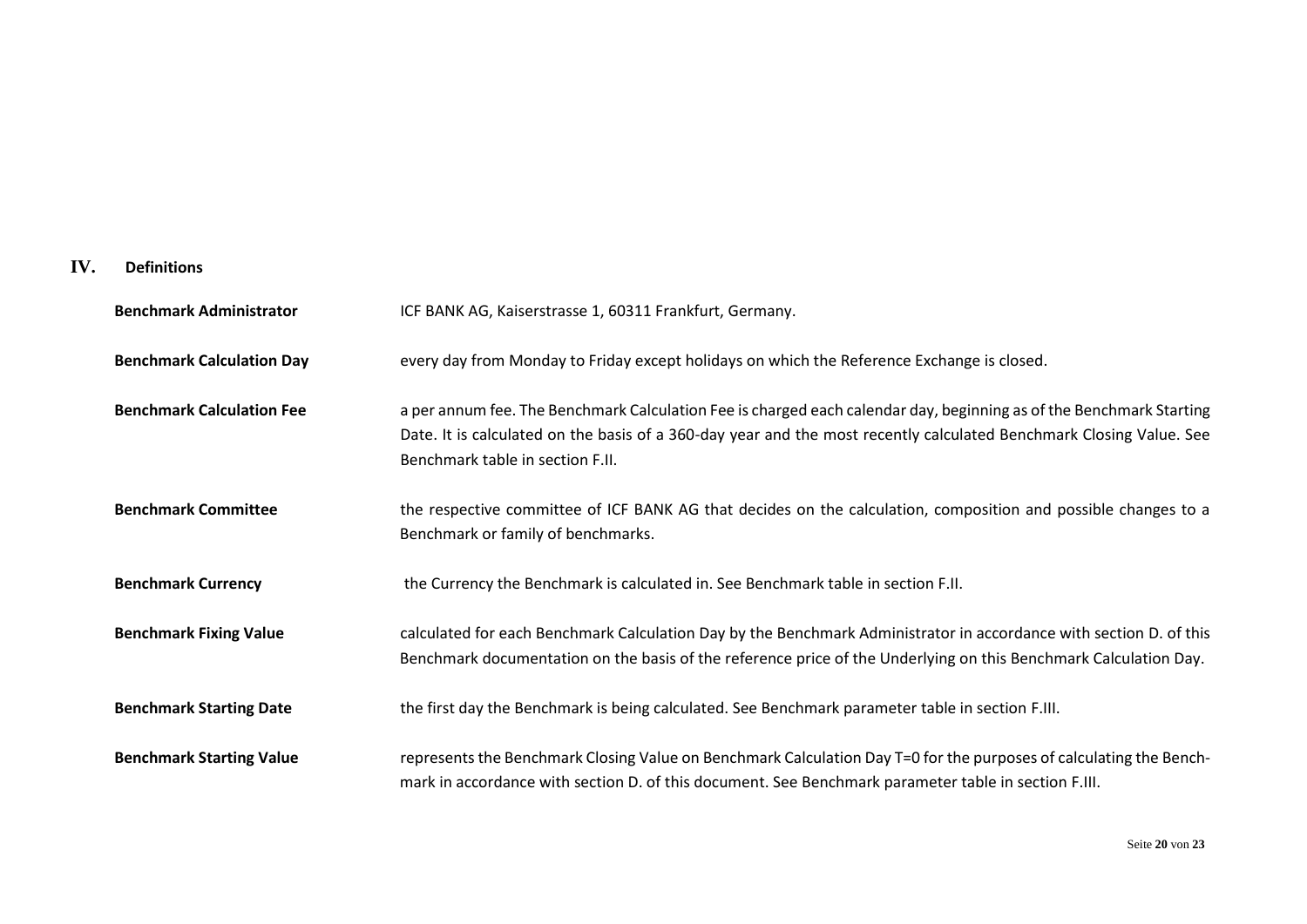tis mutandis with respect to the Underlying and the issuing company.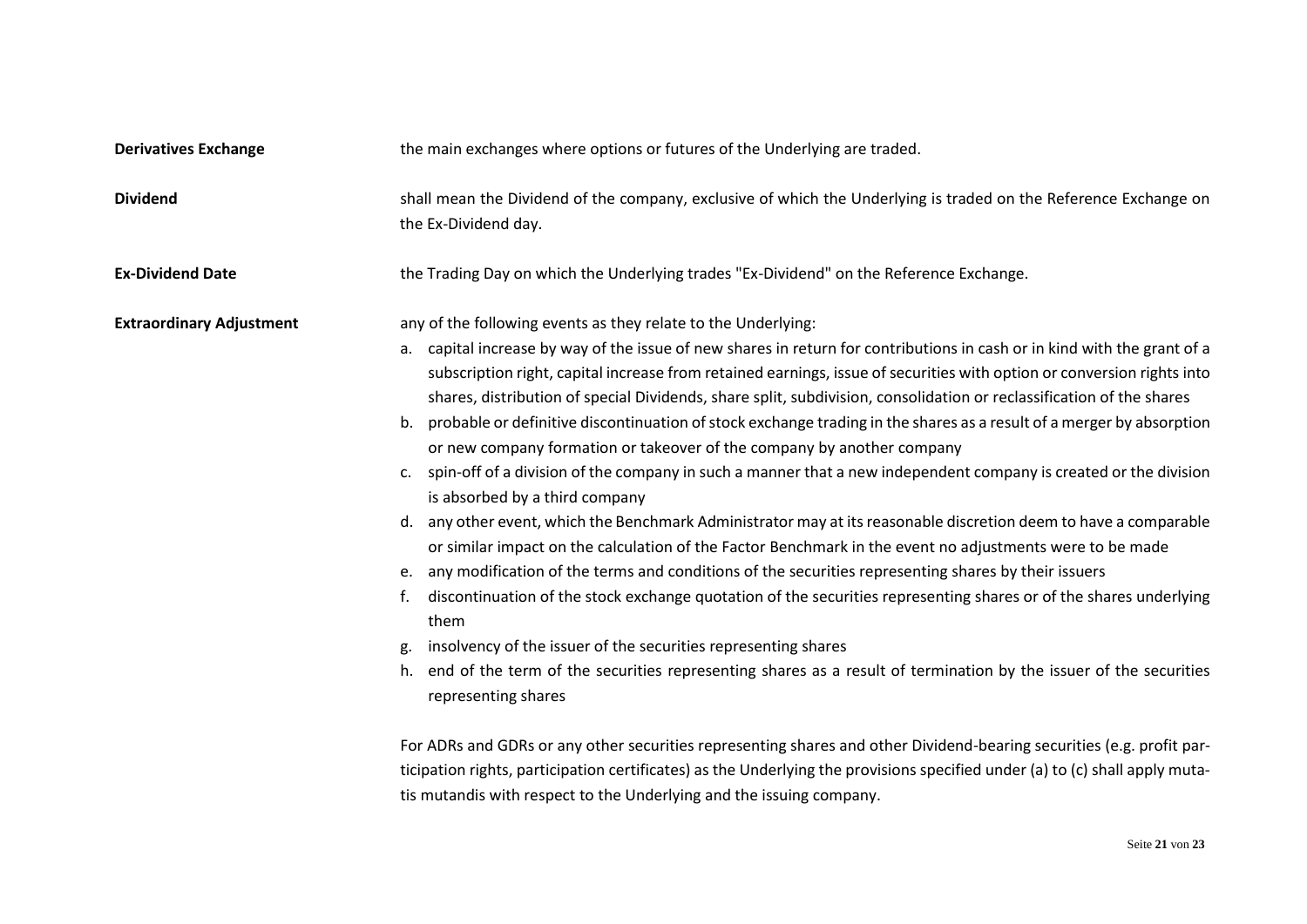| <b>Fixing Price</b>            | of the Underlying for a Benchmark Calculation Day is – subject to an Extraordinary Adjustment to the calculation of<br>the Benchmark in accordance with section E. of this document – the official closing price of the Underlying, as deter-<br>mined and published for that day by the Reference Exchange. If a Benchmark Calculation Day falls on a day which is<br>not a Trading Day, the Fixing Price of the immediately preceding Benchmark Calculation Day shall continue to apply.<br>If no Fixing Price for the Underlying is determined or published on a Trading Day, the Benchmark Administrator shall<br>determine the Fixing Price of the Underlying for that day on the basis of the most recent prices set for the Underlying<br>at its due discretion.                                                                                   |  |  |  |  |  |  |
|--------------------------------|-----------------------------------------------------------------------------------------------------------------------------------------------------------------------------------------------------------------------------------------------------------------------------------------------------------------------------------------------------------------------------------------------------------------------------------------------------------------------------------------------------------------------------------------------------------------------------------------------------------------------------------------------------------------------------------------------------------------------------------------------------------------------------------------------------------------------------------------------------------|--|--|--|--|--|--|
| <b>Information Page</b>        | https://icf-markets.de/                                                                                                                                                                                                                                                                                                                                                                                                                                                                                                                                                                                                                                                                                                                                                                                                                                   |  |  |  |  |  |  |
| <b>Interest Rate</b>           | the financing rate (see section F.II), e.g. EONIA (Euro Over Night Index Average - which is a weighted average interest<br>rate for overnight interbank money calculated act/360 by the European Central Bank since 4 January 1999), on the<br>basis of effective turnover. If the Interest Rate is not set or published on a Benchmark Calculation Day, the Interest<br>Rate applied on the immediately preceding Benchmark Calculation Day is used to calculate the Benchmark in accord-<br>ance with section G. of this document. If the Interest Rate has neither been set nor published for ten consecutive<br>Benchmark Calculation Days, the Benchmark Administrator has the right and obligation to stipulate in its reasonable<br>discretion an alternative relevant Interest Rate which has functions comparable to the previous Interest Rate. |  |  |  |  |  |  |
| Leverage                       | describes the impact that a change in the price of the Underlying has on the relevant factor Benchmark.                                                                                                                                                                                                                                                                                                                                                                                                                                                                                                                                                                                                                                                                                                                                                   |  |  |  |  |  |  |
| <b>Market Disruption Event</b> | each of the following events:                                                                                                                                                                                                                                                                                                                                                                                                                                                                                                                                                                                                                                                                                                                                                                                                                             |  |  |  |  |  |  |
|                                | the failure of the Reference Exchange to open for trading during its regular trading sessions;<br>a)<br>b)<br>the suspension or restriction of trading in the Underlying on the Reference Exchange; and<br>c)<br>in general the suspension or restriction of trading in a Derivative of the Underlying on the Derivatives<br>Exchange.                                                                                                                                                                                                                                                                                                                                                                                                                                                                                                                    |  |  |  |  |  |  |